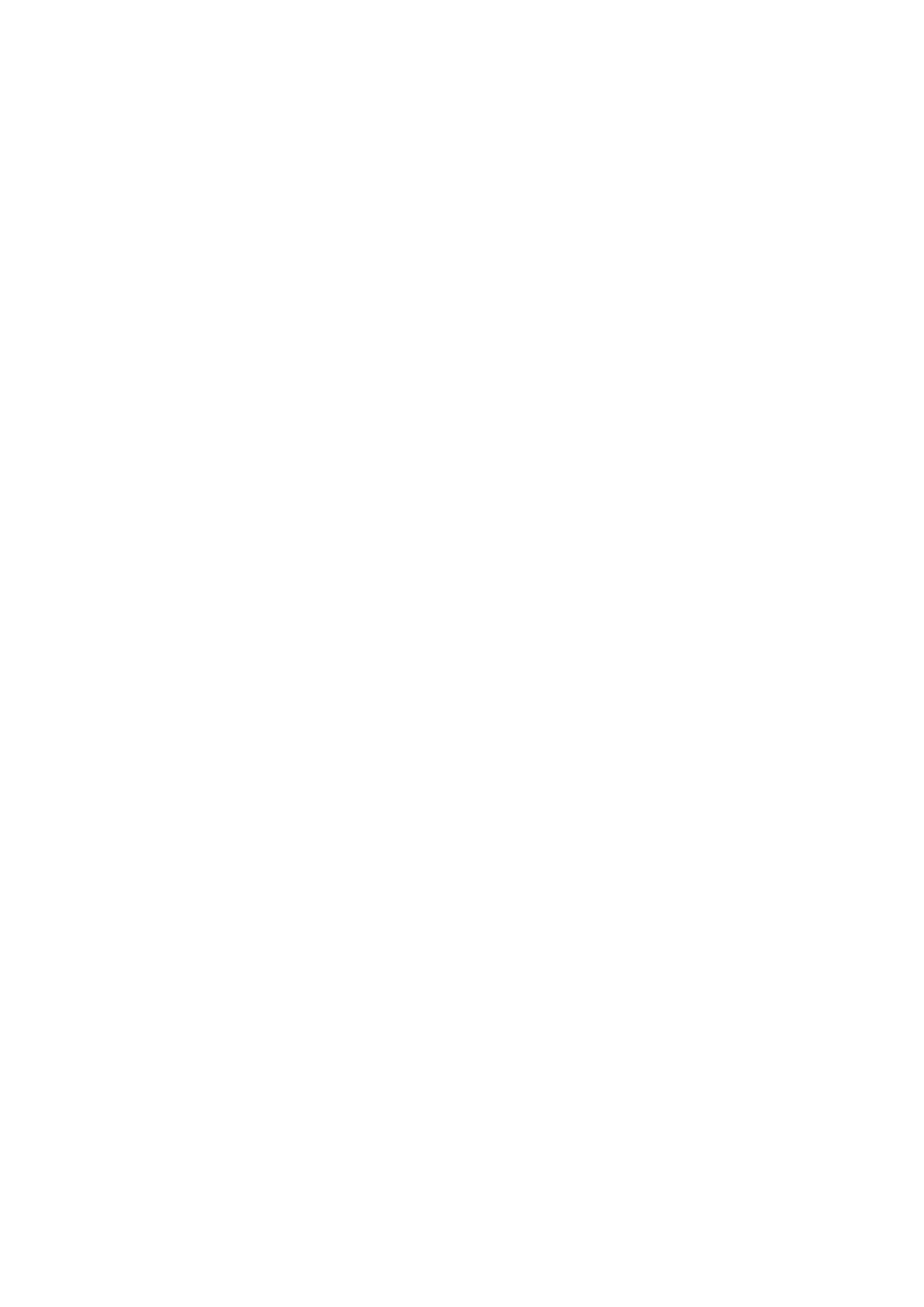### **SECTION TWO**

# **EVALUATION OF THE PREVIOUS MONETARY POLICY MEASURES**

10. The Monetary Policy Committee (MPC) of the Bank maintained the Bank policy rate at 40% and the medium-term policy rate at 30% during the first half of 2021. The Bank also continued to undertake appropriate open market operations, in line with its monetary targeting framework, to ensure that money supply remained within growth enhancing and inflation neutral levels. These measures, along with the MPC's forward guidance on interest rates, have helped create and sustain the current accommodative monetary and financial conditions.

#### **Management of Money Supply**

11. The Bank put in place a reserve money growth target of 25% per quarter in 2020, which was reduced to 22.5%, beginning January 2021. In order to sustain the macroeconomic stability brought about by the restrictive monetary policy stance, the Bank further reduced the quarterly reserve money growth target to 20% for the remaining two quarters of 2021. This move was necessitated by heightened speculative pressures on the parallel market, which have a potential destabilising effect on price stability. Figure 1 shows reserve money performance for the first half of 2021 against set targets.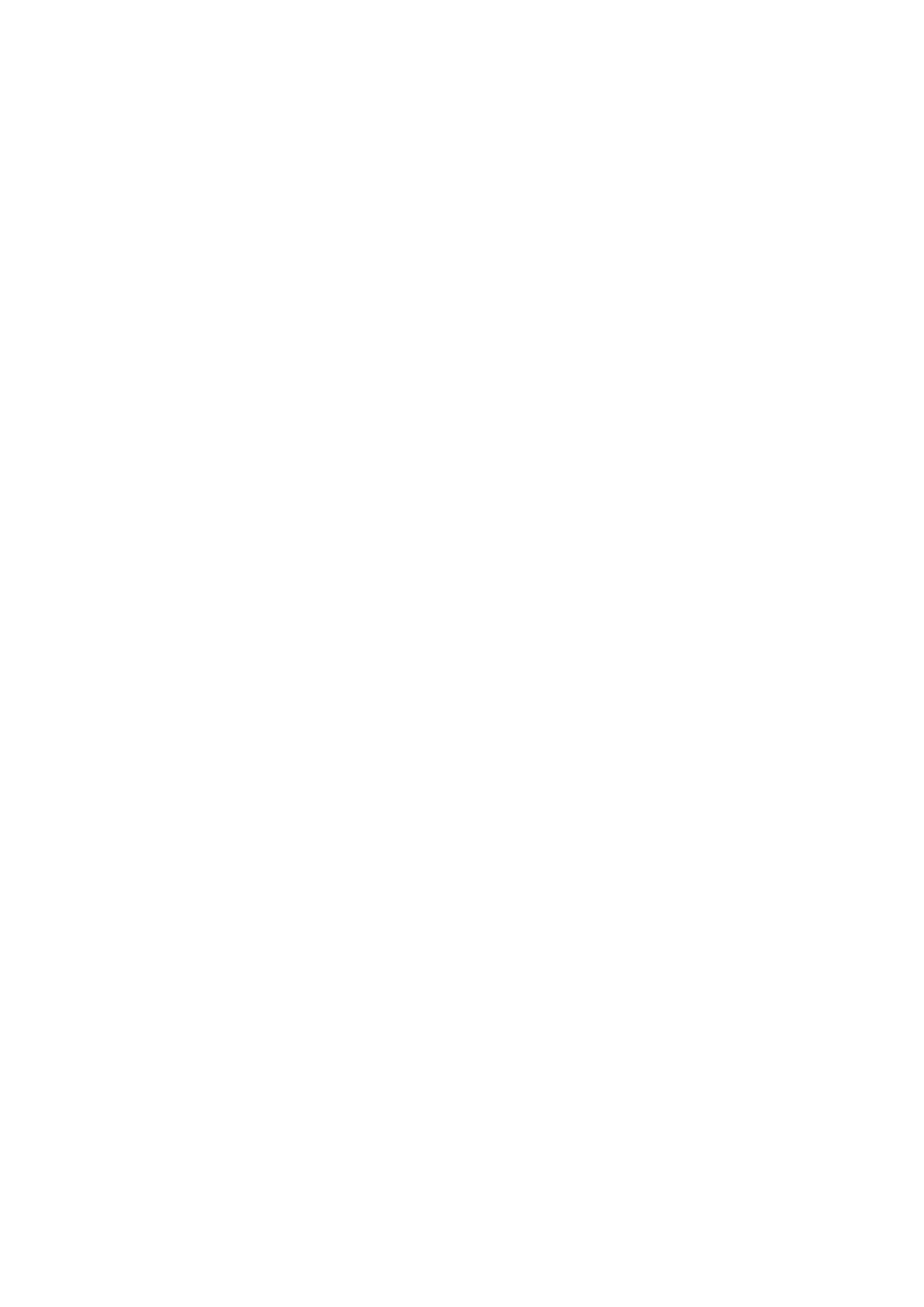18. To avert any gridlocks in the payment system arising from the open market operations, banks can access the balances mopped in NNCDs as long as they utilise the funds and their excess balances are within their set limit. This system has worked exceptionally well and has also resulted in increased intermediation as banks are now deploying some of their excess (idle) balances for lending to their customers and purchase of Government securities.

#### **Productive Sector Support Facilities**

- 19. The Bank introduced the Medium-term Bank Accommodation Facility in November 2019 largely focused on supporting agricultural production. Support was extended for the Winter Wheat Planting Programme during the 2020 season and this helped in the realisation of a decent wheat crop of over 161 432 metric tonnes, enough to cover more than 5 months of the country's requirements. This saw the country saving foreign currency as millers were able to access local wheat. It is therefore imperative that such support programmes are implemented to substitute imports.
- 20. The outstanding amount under the Medium-term Bank Accommodation Facility stands around ZW\$4.13 billion. In May 2021, the MPC approved an additional ZW\$2.5 billion for winter wheat farming.
- 21. Following the debilitating impact of the Covid-19 induced lockdowns on the micro, small and medium enterprises (MSMEs), the MPC introduced a ZW\$500 million facility to cater for the funding requirements of MSMEs. The facility is available for up to 12 months for working capital and up to 3 years for capital expenditure. The facility is accessed through banks, microfinance banks as well as credit only microfinance institutions.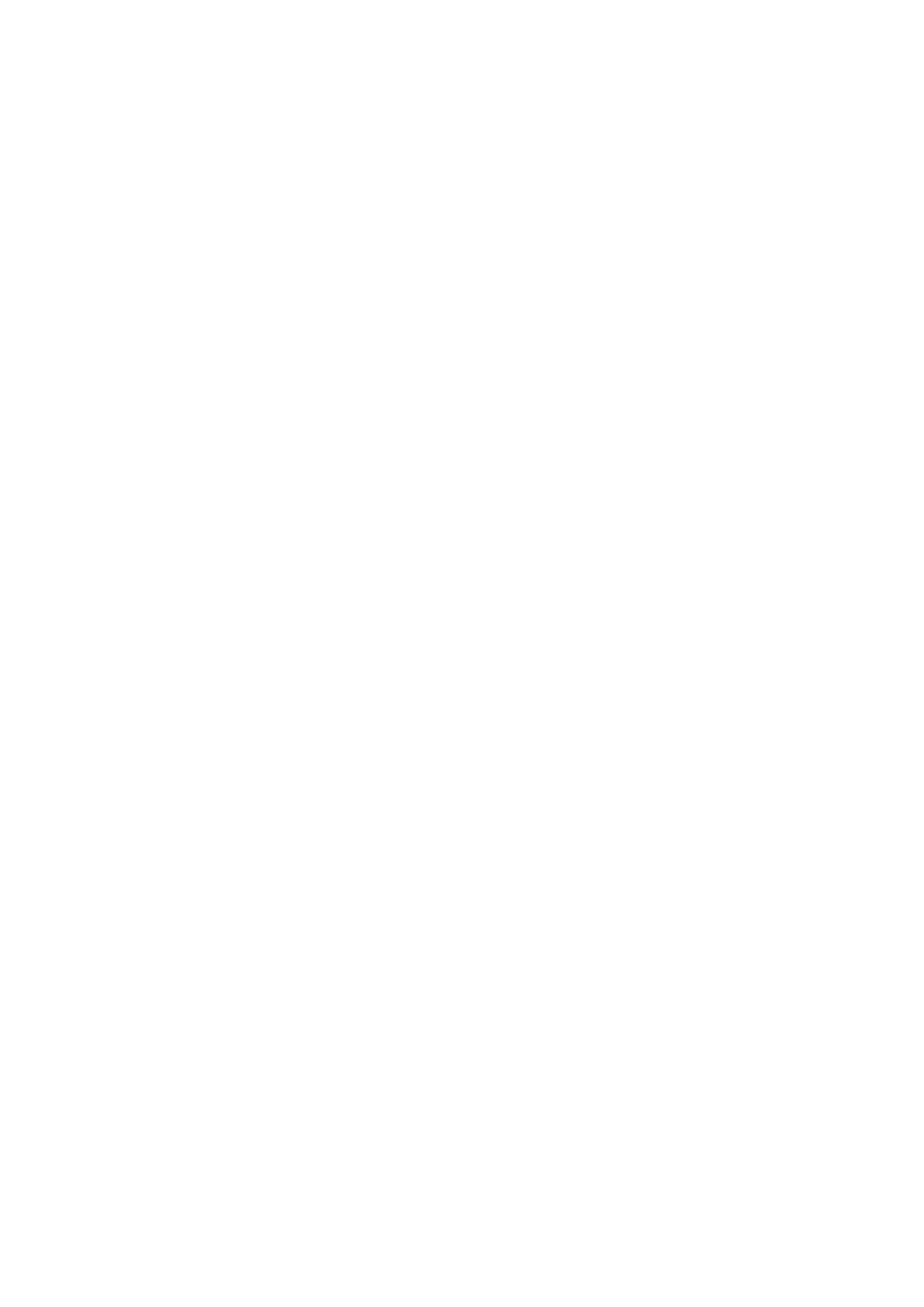# **Payment of Interest on Deposits**

24. In recognition of the role played by savings and deposits in the economy and the need to support financial inclusion and development, the Bank engaged the Bankers Association of Zimbabwe on the need to comply with Statutory Instrument 65A of 2020 on the payment of interest on savings accounts. As a result, effective 1<sup>st</sup> July 2021, banking institutions scrapped bank charges on savings accounts and fixed term deposits and also agreed to offer minimum interest rates as shown in Table 1.

|                            | ZW\$               | <b>USD</b>          |
|----------------------------|--------------------|---------------------|
| <b>Savings Accounts</b>    | Minimum of 5% per  | Minimum of 1% per   |
|                            | annum              | annum               |
| <b>Fixed Term Deposits</b> | Minimum of 10% per | Minimum of 2.5% per |
|                            | annum              | annum               |
| <b>Source: RBZ</b>         |                    |                     |

**Table 1: Interest on Savings and Fixed Term Deposits**

- 25. The Bank, in consultation with the Deposit Protection Board, is exploring
	- mechanisms to protect foreign currency deposits. In addition, consultations are also ongoing to encourage banks to leverage on the foreign currency deposits to enhance financial intermediation for the benefit of the economy. These measures will allow the circulation of the US\$1.7 billion currently sitting in FCA accounts, to promote growth and development.

## **Introduction into Circulation of Z\$50 Banknote**

26. In order to improve efficiency and convenience to the public, the Bank introduced ZW\$50 banknotes into the national economy on the  $7<sup>th</sup>$  of July 2021. All banknotes and coins issued by the Bank since 2016 remain legal tender in Zimbabwe. The banknotes and coins have not expired and hence the behaviour by some traders to reject some of the notes in circulation to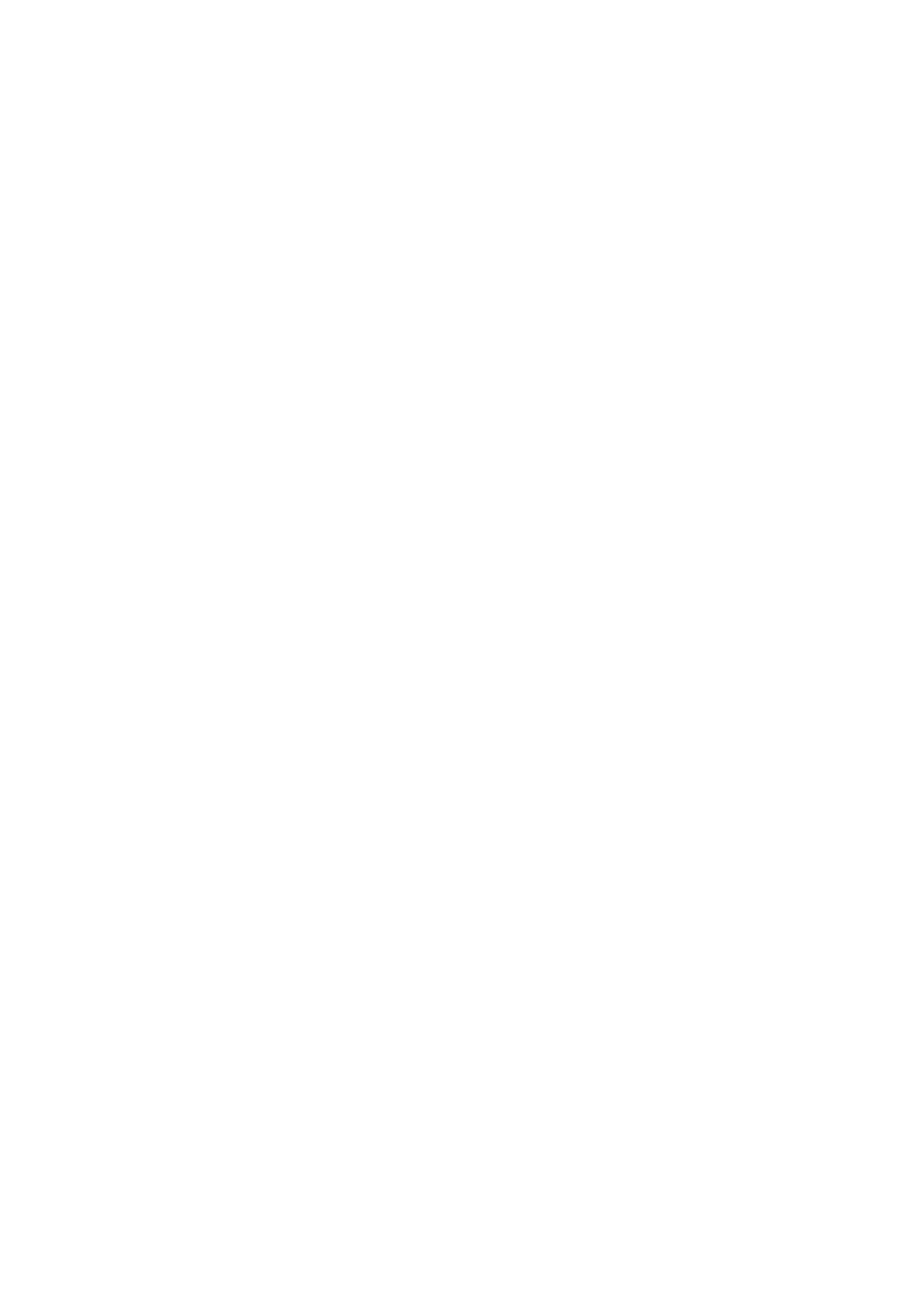a move that has reduced the repayment burden and unlocked capacity to avail more resources for balance of payments support to the economy.

37. The Bank has also put in place a US\$150 million Letter of Credit (LC) facility with Afreximbank, which will see participating banks issue letters of credit to their qualifying clients to import essential raw materials and other inputs to support the current growth trajectory. The LCs will go a long way in easing pressure on the Foreign Exchange Auction System as some of the critical imports will be financed under this arrangement.

### **Interbank Foreign Exchange Market**

38. Apart from the Foreign Exchange Auction System which accounts for around 30% of the total market foreign exchange transactions, the interbank foreign exchange market continues to be operational using the auction determined foreign exchange rate. The interbank foreign exchange market traded around 7% of total market transactions from January to July 2021. Around 63% of the market transactions are processed through bank customers' foreign currency accounts.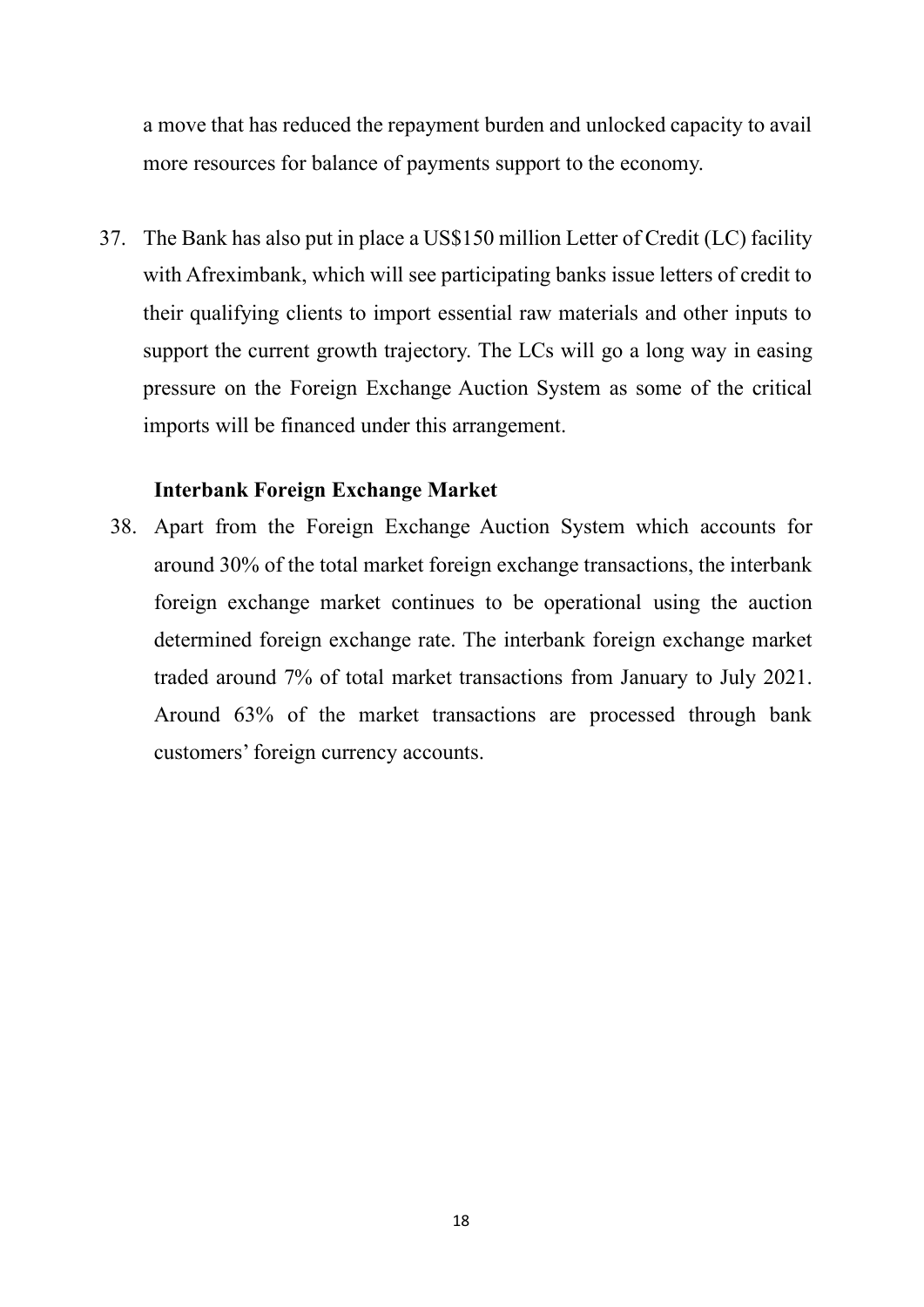# **SECTION THREE**

# **FINANCIAL SECTOR DEVELOPMENTS**

- 39. The banking sector has remained stable, safe and sound, despite the disruptive impact of the Covid-19 pandemic. Government support and regulatory relief measures implemented thus far, have cushioned the economy and muted the potential adverse impact to the banking sector's performance. The measures ensured continued orderly functioning of the financial markets, continuous flow of credit and fostered financial sector stability.
- 40. As at 30 June 2021, the banking sector comprised 13 commercial banks, five building societies, and one savings bank. In addition, there were 178 creditonly microfinance institutions, eight deposit-taking microfinance institutions and two development financial institutions under the purview of the Bank.

# **Condition and Performance of the Banking Sector**

41. The banking sector financial soundness indicators are depicted in Table 2.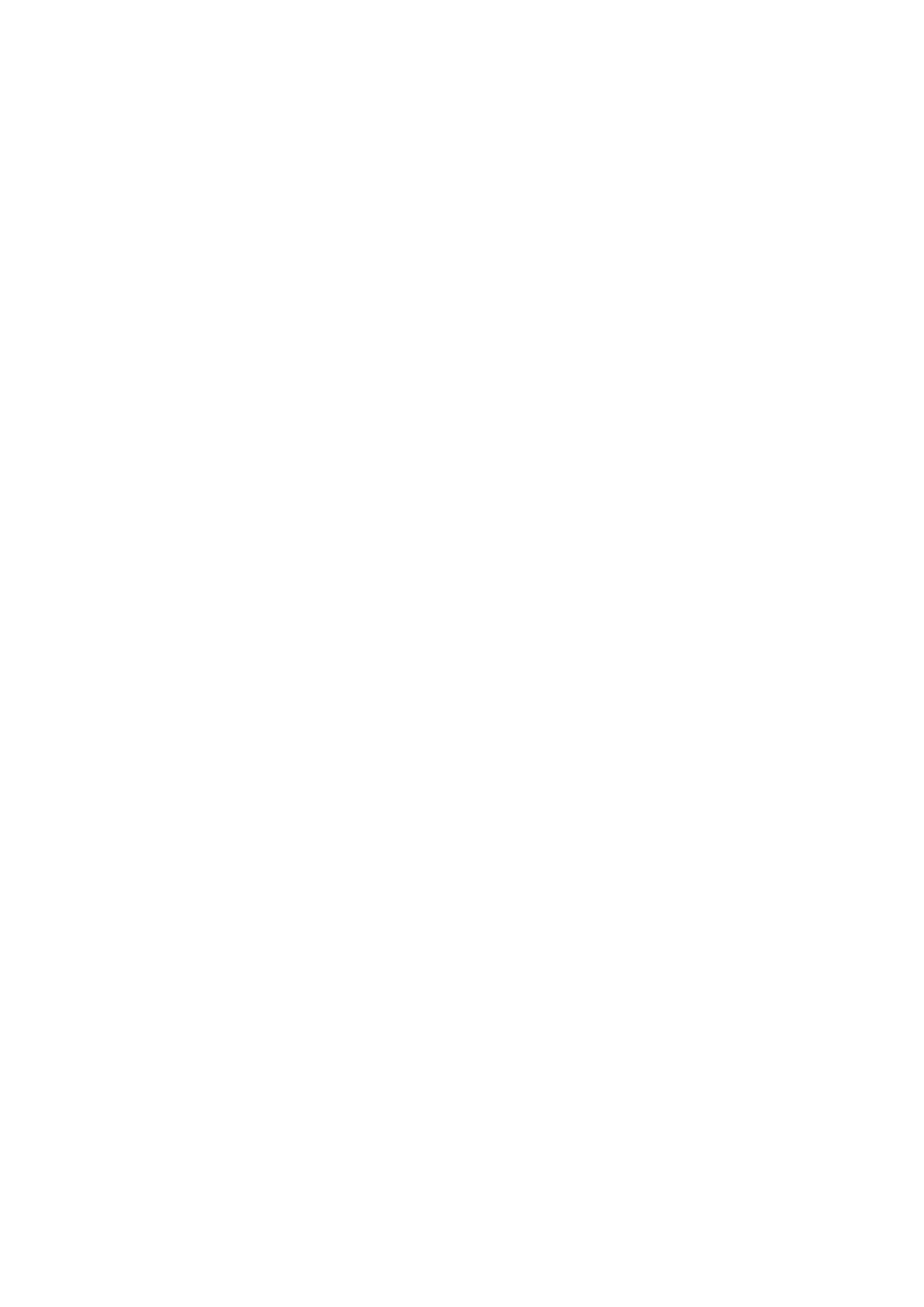minimum capital requirements which are effective 31 December 2021. The strategies being pursued by banking institutions to comply with the new minimum capital requirements are largely based on organic growth and capital injection by the shareholders.

#### **Banking Sector Loans and Advances**

- 44. Total banking sector loans and advances increased by 73.27% from ZW\$82.41 billion as at 31 December 2020 to ZW\$142.79 billion as at 30 June 2021. During the period under review, financial intermediation remained stable as reflected by a loans to deposits ratio of 45.84%. This position reflects that there is scope for banking institutions to enhance their financial intermediation role.
- 45. The banking sector continued to support the productive sectors of the economy, as reflected by the ratio of loans to productive sectors to total loans 80.89% as at 30 June 2021, and as further shown in the Figure 6.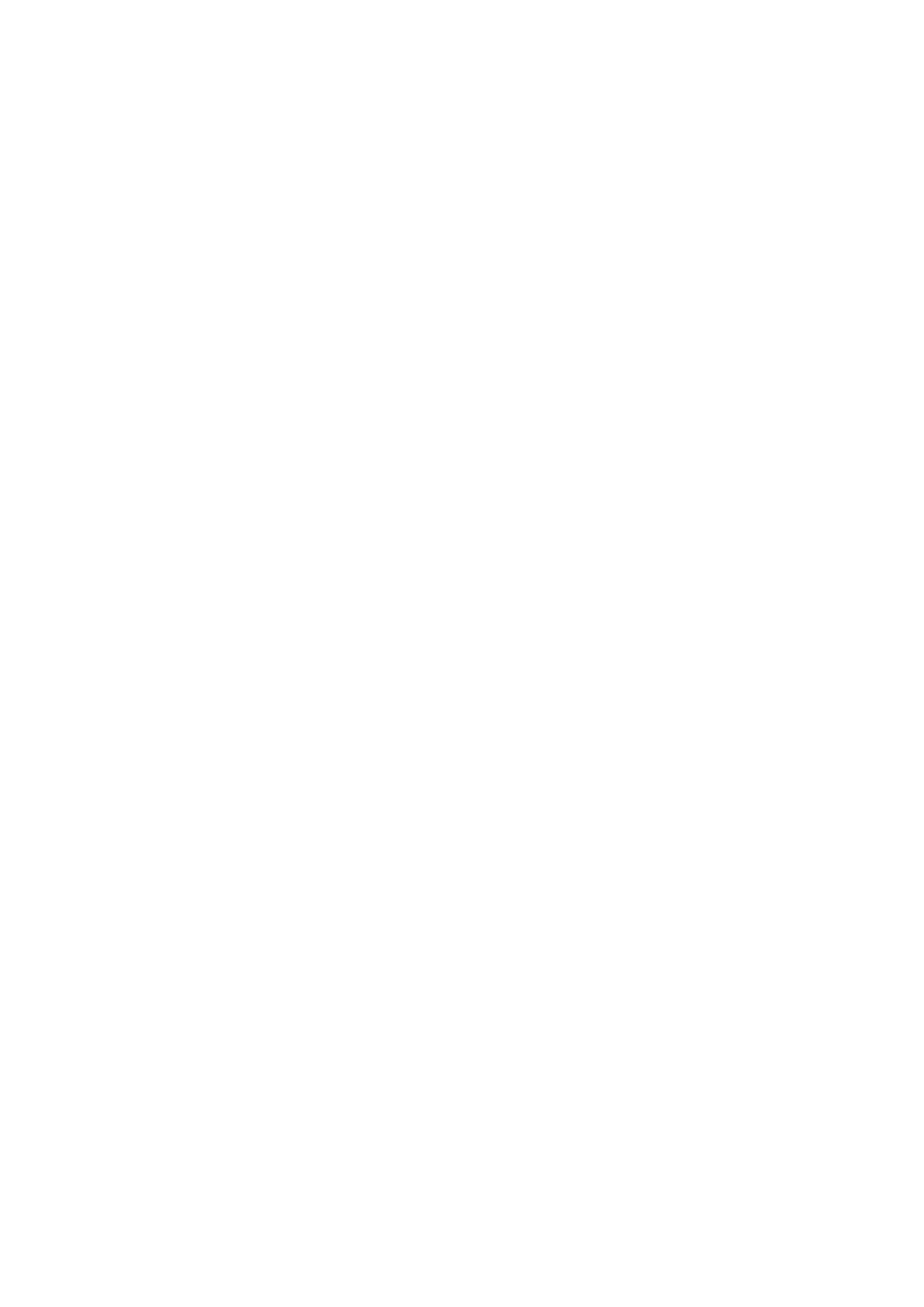49.39% increase from ZW\$204.13 billion reported as at 31 December 2020. Meanwhile, the average prudential liquidity ratio for the banking sector remained largely stable at 66.89%, which was above the minimum regulatory requirement of 30%. The high average prudential liquidity ratio largely reflects the conservative approach to lending by the sector.

#### **Enhancement of Credit Infrastructure**

- 50. The enhanced credit referencing environment has improved credit risk management in the sector by providing timeous and reliable credit information. The Credit Registry recorded a significant increase in enquiries from 813,298 as at 30 June 2021 to 1,317,853 as at 30 June 2021.
- 51. The Credit Registry held over 1.45 million records, of which 524,342 were active loan accounts. Individual records represented 98% of the active loan records in the Credit Registry. Registered subscribers currently accessing the Credit Registry were 209 as at 30 June 2021.
- 52. With respect to operationalising the Collateral Registry, the Bank has commenced working on the system prototype together with BSystems Limited of Ghana, following a successful tender process. The definition of business specifications which guides the vendor in the implementation process have been completed.

## **Financial Inclusion Indicators**

53. Access and usage of financial services and products continued on an upward trajectory with the increased adoption of digital platforms, on the back of high mobile penetration rate in the country. The number of active mobile money subscribers increased from 5.2 million to 6.4 million active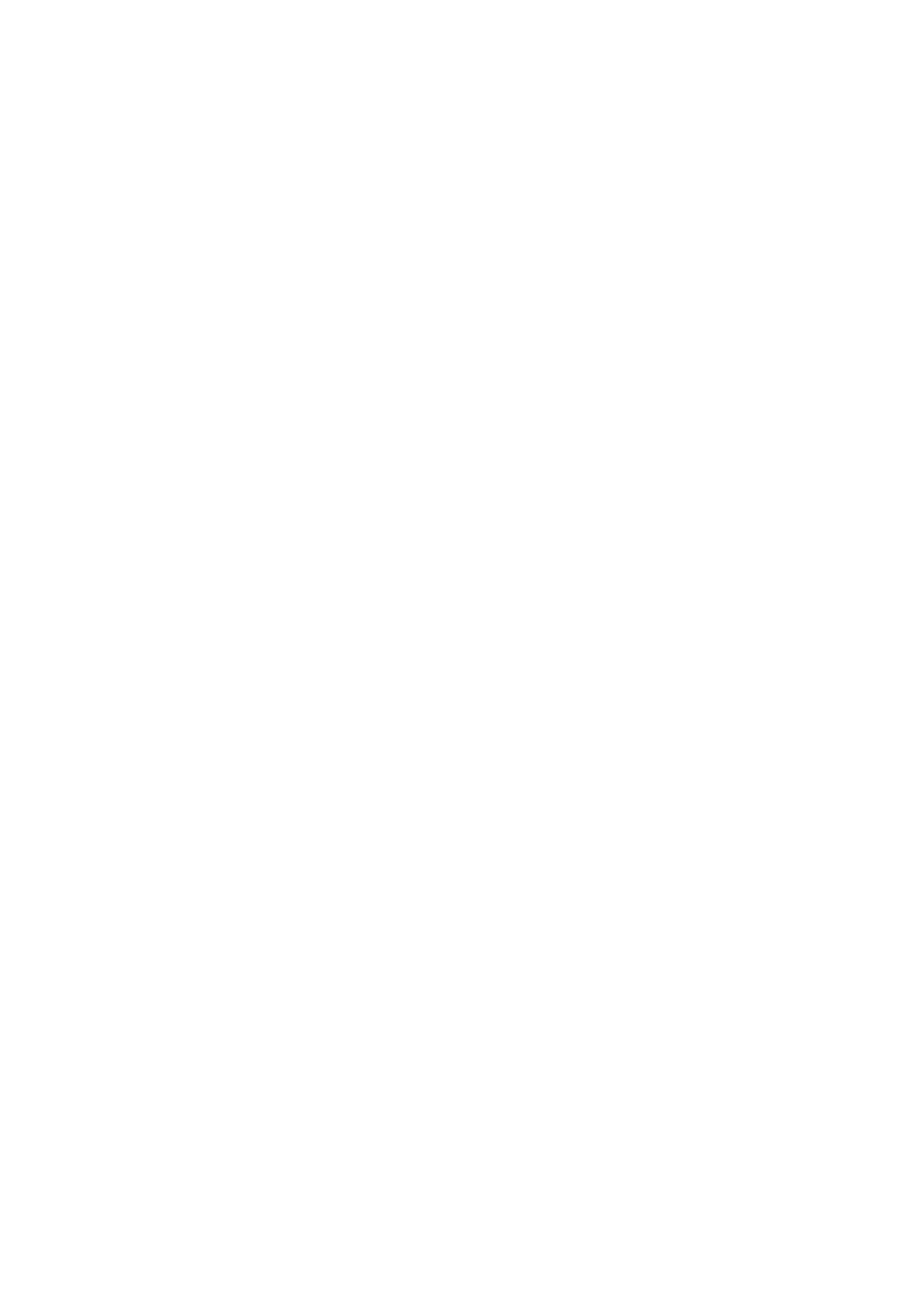does not destabilise Zimbabwe's financial system. To this effect, the Bank formed a Fintech Unit responsible for researching and monitoring Fintech developments in the country. To foster responsible innovation, the Bank established a Regulatory Sandbox in March 2021, which provides a platform for testing new financial innovations in a regulated environment before the technology is ushered to the market.

62. Since the launch of the Sandbox in March 2021, the Bank has witnessed 58 Fintech registrations on the online portal and an additional 14 applications at various stages. In addition, about 859 unique visitors from 45 countries including Zimbabwe have also visited the platform to date. Registered users come from various sectors with the largest share of users in Software and systems development, 54%; payments, 17%; capital raising, 7%; investment management, 5%; among others shown in the figure 8.



**Figure 8: Sectors of Registered Users**

**Source: RBZ, 2021**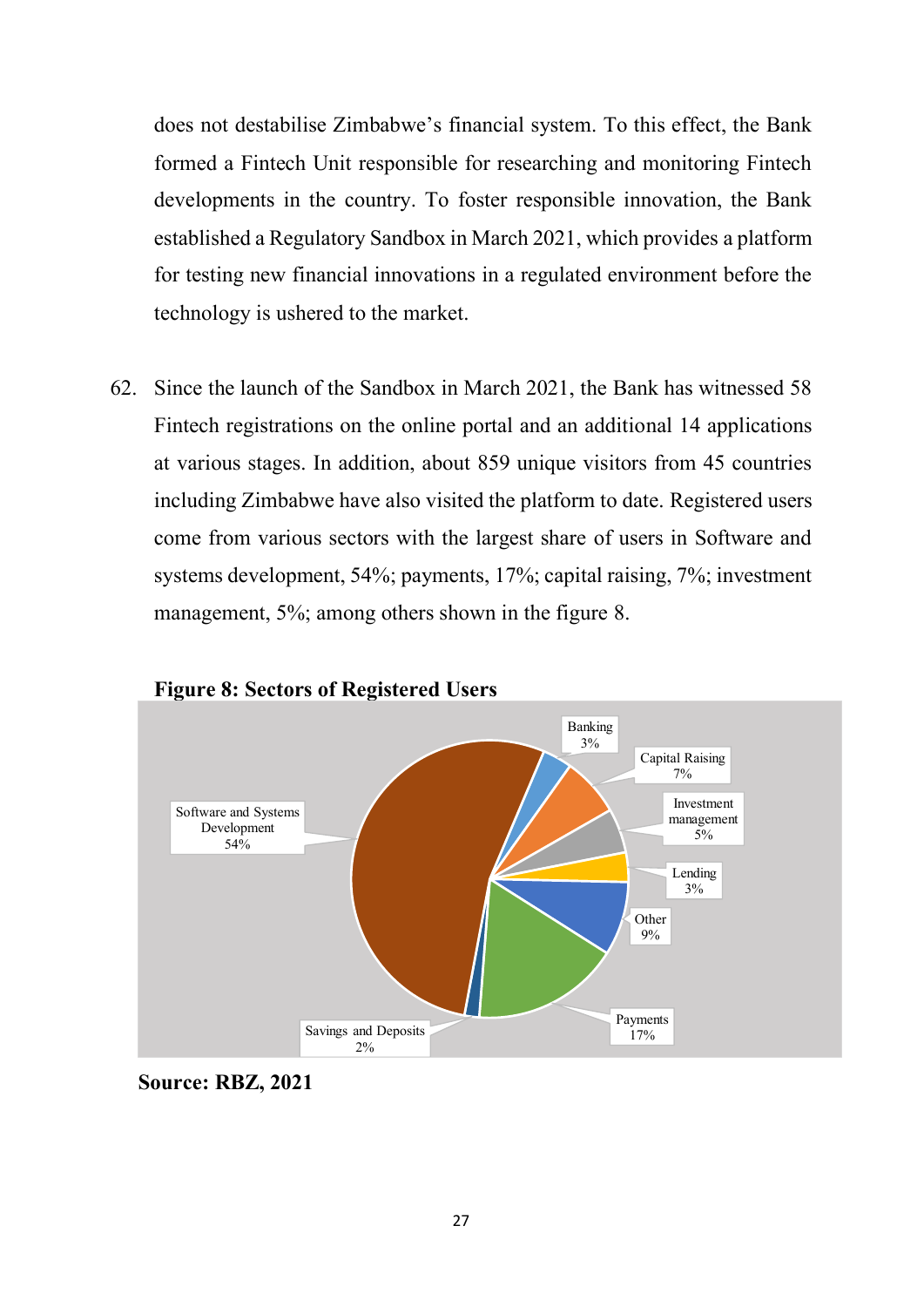- 63. The Fintech Regulatory Sandbox is open for innovations and the Guidelines are accessible on the Bank's website.
- 64. The Bank has also received a number of expressions of interest from Fintech service providers who are eager to support the Bank with the roll out of Fintech services. The Bank is, however, cautious about the potential impact of digital currencies, given the sensitivities around currency issues in the national context. As such, the Bank will remain guided by international developments on Fintech issues and guidance from the IMF and the SADC Committee of Central Bank Governors (CCBG).

#### **National Payments Systems**

- 65. The national payment system remained stable and resilient during the first half of 2021, underpinned by a robust regulatory oversight, reliable and efficient financial market infrastructure to weather the negative impact of Covid-19.
- 66. The value of digital payment systems (DPS) grew by 245% during the first half of 2021 compared to the same period in 2020. Volumes, on the other hand, fell by 27%, as shown in Figure 9.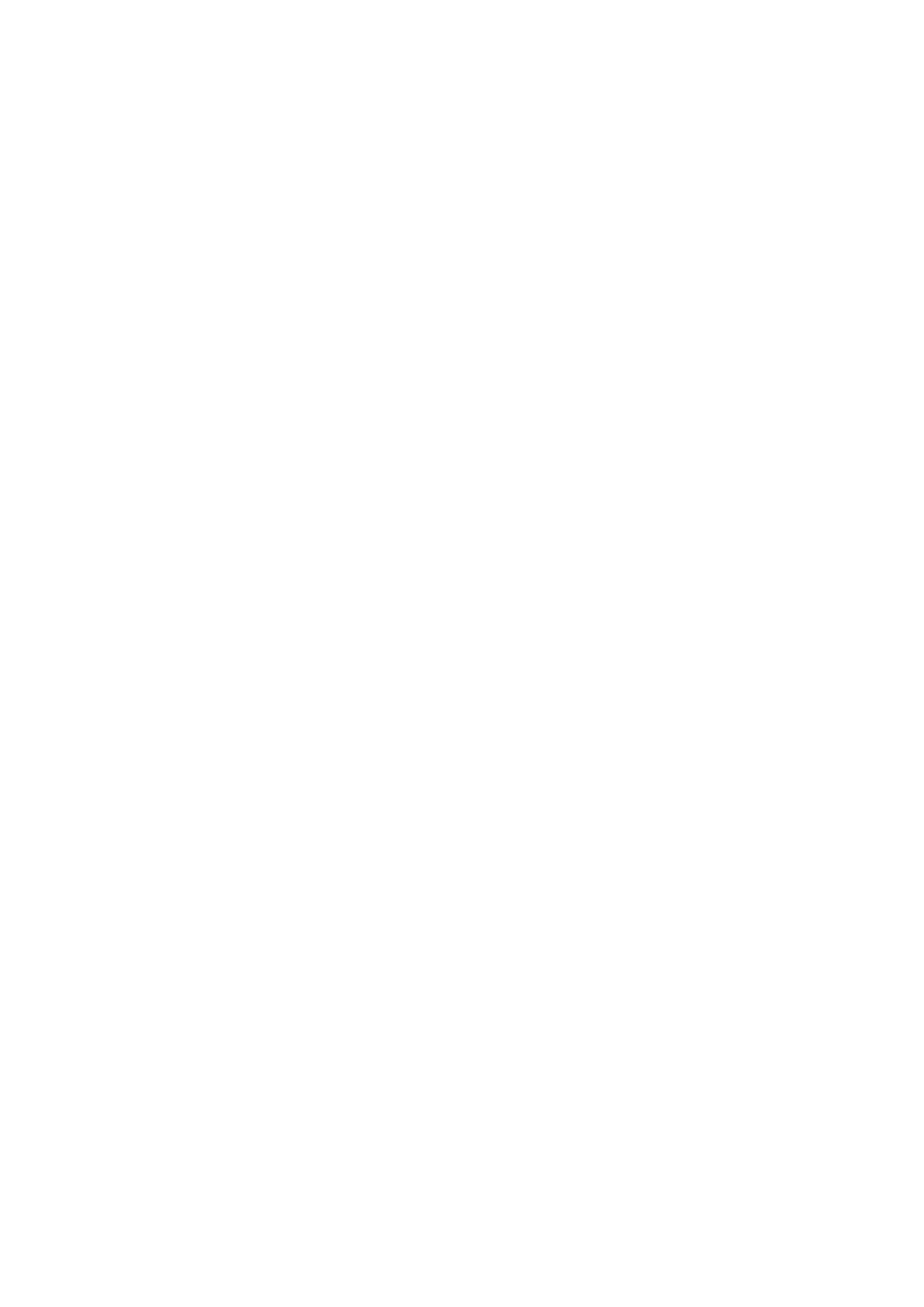68. The recently launched "Digital Economy for Zimbabwe Country Diagnostic Report by World Bank (March 2021)" acknowledged that the country has achieved 96% digital transactions against 4% cash largely due to a welldeveloped payment system.

# **Cyber Security**

- 69. While the Bank considers cybersecurity to be a critical component in the provision of digital financial services, there has been threats to financial stability due to the rise in cyber risk, as the economy witnessed increased interconnectivity financial ecosystems and digitalisation. Cyberattacks present dangers to the functioning of financial infrastructures, confidentiality, integrity and availability of data, thereby creating both reputational and direct financial risks.
- 70. To mitigate against the increase in cyber risk, the Bank issued a comprehensive Risk-Based Cyber Security Framework to regulated entities under its supervision as part of efforts to promote financial stability, inclusion and integrity.

## **Interoperability**

71. Following the promulgation of Statutory Instrument 80 of 2020 on interoperability, the Bank is pleased with the convenience brought in the movement of funds across players particularly during this new normal brought about by covid-19 pandemic.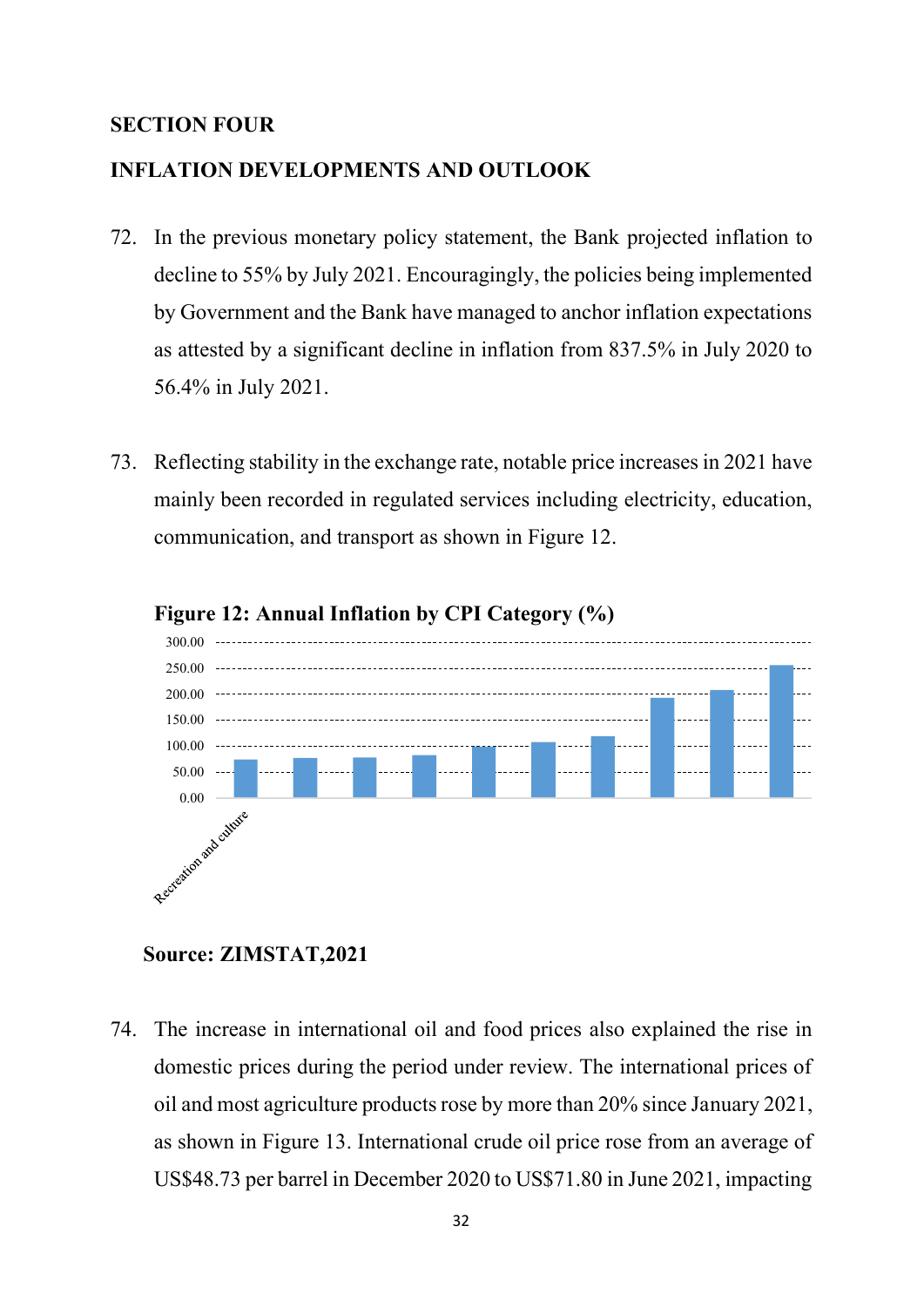negatively on domestic inflation directly and indirectly through increases in production and distribution costs.



**Figure 13: International Oil & Food Price Changes (January to June 2021)** 

#### **Source: World Bank, 2021**

- 75. Recent empirical evidence shows that global oil and food prices contribute significantly to domestic inflation in most Sub-Saharan African countries. The contribution of international commodity price shocks to domestic inflation is greater for countries that have higher oil intensity and huge food imports. The recent sharp increase in international food prices has already slowly started to feed into domestic consumer prices in some regions as retailers, unable to absorb the rising costs, are passing on the increases to consumers.
- 76. International food prices are expected to increase by about 25 percent in 2021 from 2020, before stabilizing in 2022. A pass-through of 20 percent (13 percent in the first year and 7 percent in the second) would, thus, imply an increase in consumer food price inflation of about 3.9 percentage points and 2.1 percentage points on average in 2021 and 2022, respectively for Zimbabwe. An additional one percentage point to the 2021 global consumer food inflation could be added by the higher freight rates.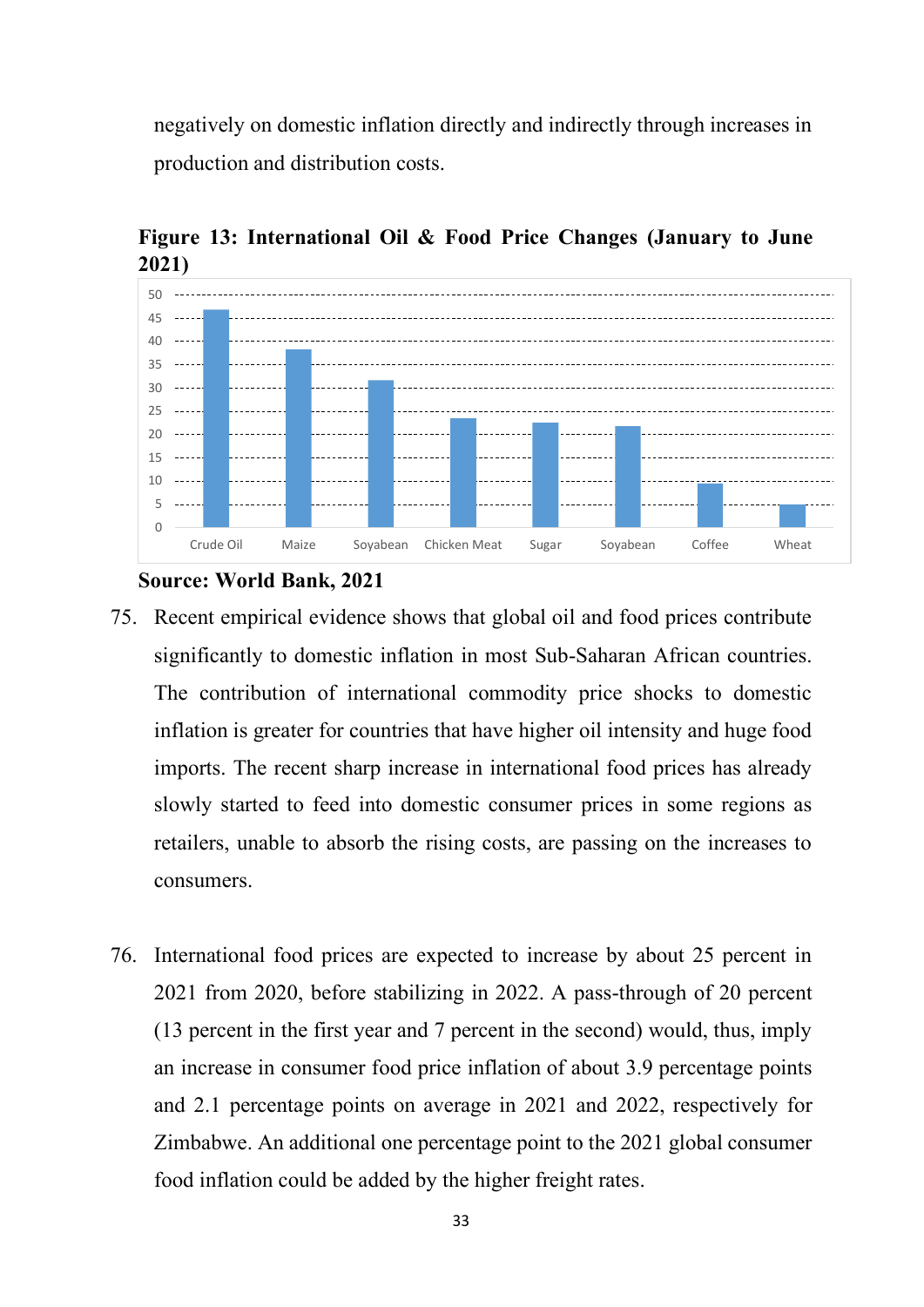- 77. It is in view of these shocks, and in particular the international agriculture prices, that the Bank continues to be committed to supporting Government efforts aimed at ensuring food self-sufficiency for all commodities which can be grown locally including maize, soya-bean and wheat. In this regard, and despite increases in international prices for most agriculture products since January 2021, the impact on domestic food prices was largely neutralized owing to the bumper maize and traditional grains harvest recorded in 2021.
- 78. In addition, global inflation had been on a rise since January 2021 as shown by increases in United States of America (USA), European Union (EU), England and South Africa among others, bringing to the fore the importance of foreign inflation spillovers which reflect imported inflation from other countries to nations with high import requirements such as Zimbabwe. Annual inflation in USA rose to 5.4% in June 2021 the highest in several years, while South Africa's inflation was 5.2% for May 2021, the highest in 30 months.



**Figure 14: Global Inflation Trends for Selected Countries (%)**

**Source: Central Bank Websites**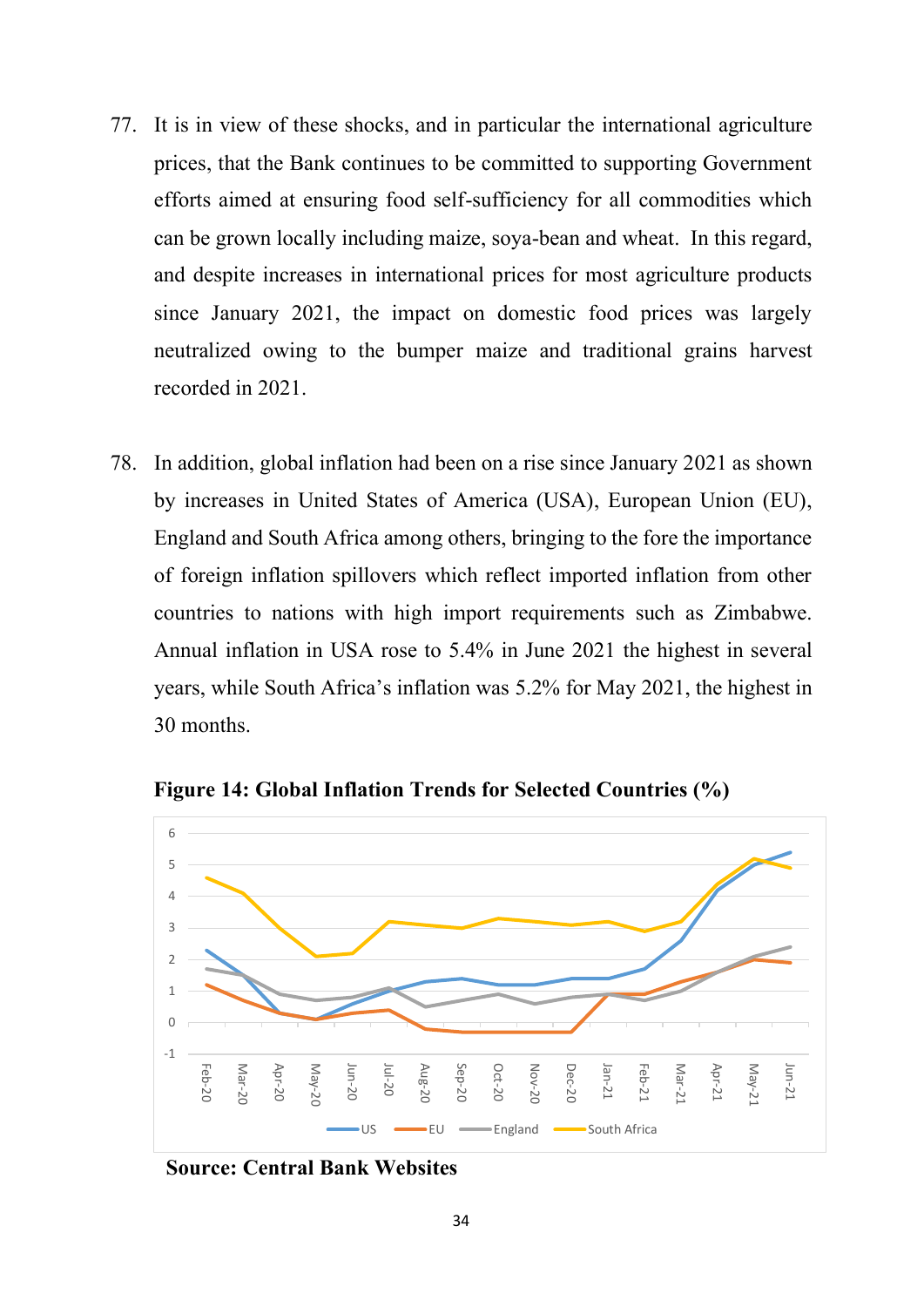- 79. Despite the exogenous global inflation factors, the Bank, expects month-onmonth inflation which reflects current inflation trends to remain stable at around 2% during the second half of 2021. Importantly, core inflation which measures trend inflation by excluding volatile CPI items such as food and fuel prices stood at 55.8% in July 2021, also pointing to sustainable deceleration of inflation pressures in the economy.
- 80. The deviation from the initial end period forecast of just below 10% was due to unavoidable shocks to international food and administered prices discussed above. Annual inflation is now expected to fall between 25 and 35% by end December 2021.



**Source: RBZ & ZIMSTAT, 2021**

81. The ongoing price and exchange rate stability will go a long way in supporting industry in making long term investment decisions and allow the efficient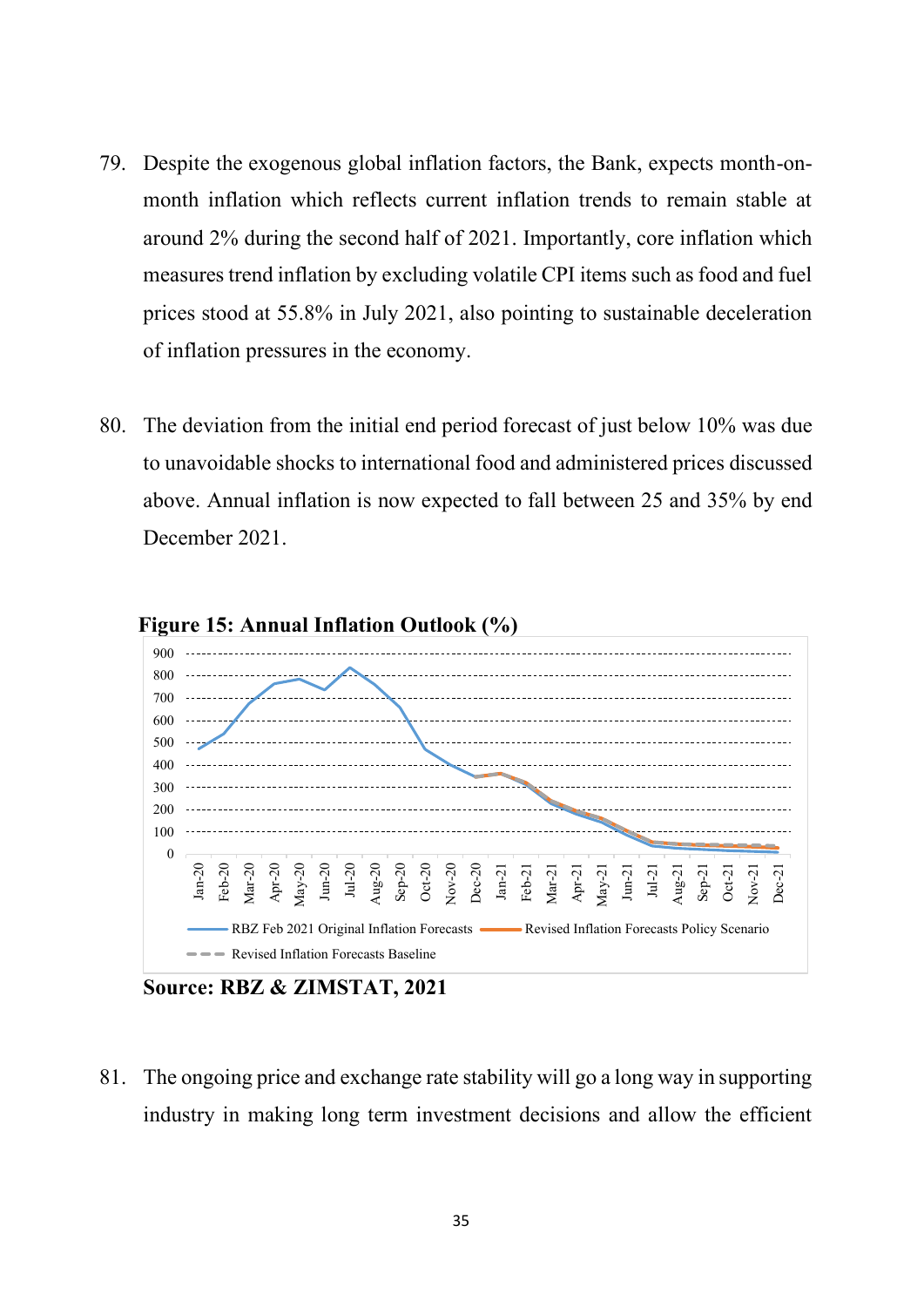allocation of resources. In this regard, the Bank will continue to pursue strong monetary policies to sustain the current disinflationary path.

# **SECTION FIVE BALANCE OF PAYMENTS DEVELOPMENTS AND OUTLOOK**

- 82. Reflective of strong real sector performance, continued monetary restraint and fiscal consolidation, the country's external sector position has remained relatively strong since 2019. A strong external sector position is supportive of exchange rate stability and hence adds further impetus to the ongoing disinflation drive.
- 83. In addition, Zimbabwe's strengthening external position derives from the current recovery in the global economy which is expected to register strong growth of 6.0% in 2021, from an estimated negative growth rate of 3.2% in 2020.

| <b>Country/Group Name</b>               | 2020             | 2021 | 2022               |  |
|-----------------------------------------|------------------|------|--------------------|--|
|                                         | <b>Estimates</b> |      | <b>Projections</b> |  |
| <b>World Output</b>                     | $-3.2$           | 6.0  | 4.9                |  |
| <b>Advanced Economies</b>               | $-4.6$           | 5.6  | 4.4                |  |
| $o/w$ : United States                   | $-3.5$           | 7.0  | 4.9                |  |
| Euro-Area                               | $-6.5$           | 4.6  | 4.3                |  |
| Japan                                   | $-4.7$           | 2.8  | 3.0                |  |
| <b>Emerging Market &amp; Developing</b> | $-2.1$           | 6.3  | 5.2                |  |
| <b>Economies</b>                        |                  |      |                    |  |
| Asia                                    | $-0.9$           | 7.5  | 6.4                |  |
| $o/w$ : China                           | 2.3              | 8.1  | 5.7                |  |
| India                                   | $-7.3$           | 9.5  | 8.5                |  |
| <b>Sub Saharan Africa</b>               | $-1.8$           | 3.4  | 4.1                |  |
| $o/w$ : Nigeria                         | $-1.8$           | 2.5  | 2.6                |  |
| South Africa                            | $-7.0$           | 4.0  | 2.2                |  |
| <i>*Zimbabwe</i>                        | $-4.1$           | 7.8  | 5.5                |  |

**Table 3:Global Economic Growth Rates & Outlook (%)** 

**Sources: IMF World Economic Outlook, July 2021**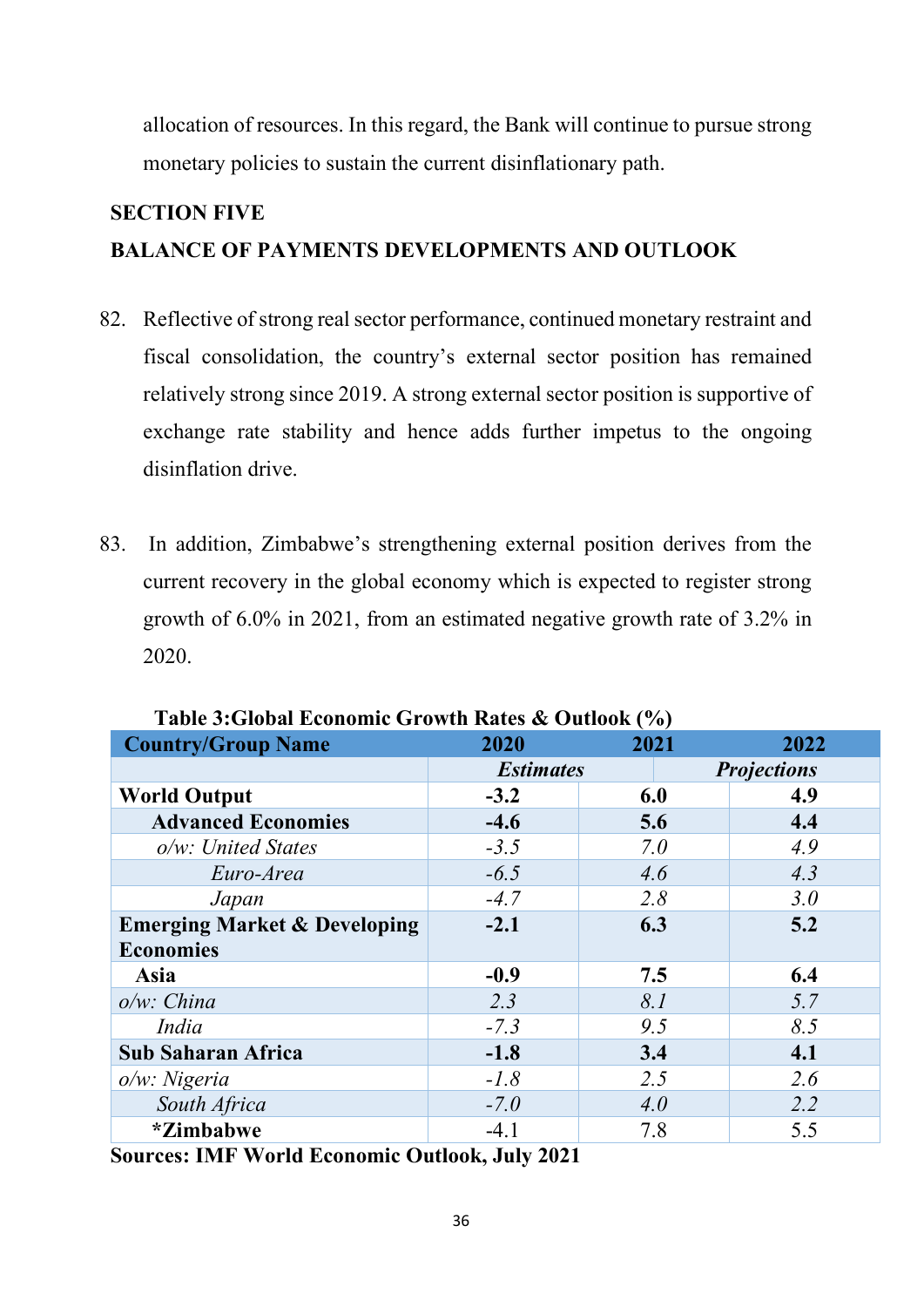84. The phenomenal recovery in the global economy is simultaneously strengthening international commodity prices with potentially positive knock-on effects on Zimbabwe's export receipts. Figure 16 below shows commodity prices indices up to June 2021.



# **Figure 16:International Commodity Price Index**

**Source: IMF, 2021** 

85. Reflecting the strong external sector performance, foreign currency receipts amounted to US\$4.02 billion in the first half of the year, compared to US\$3.12 billion received over the same period in 2020, representing a 29.1% increase in foreign currency supply. Table 4 shows cumulative foreign currency receipts for six months ended June 2020 and 2021.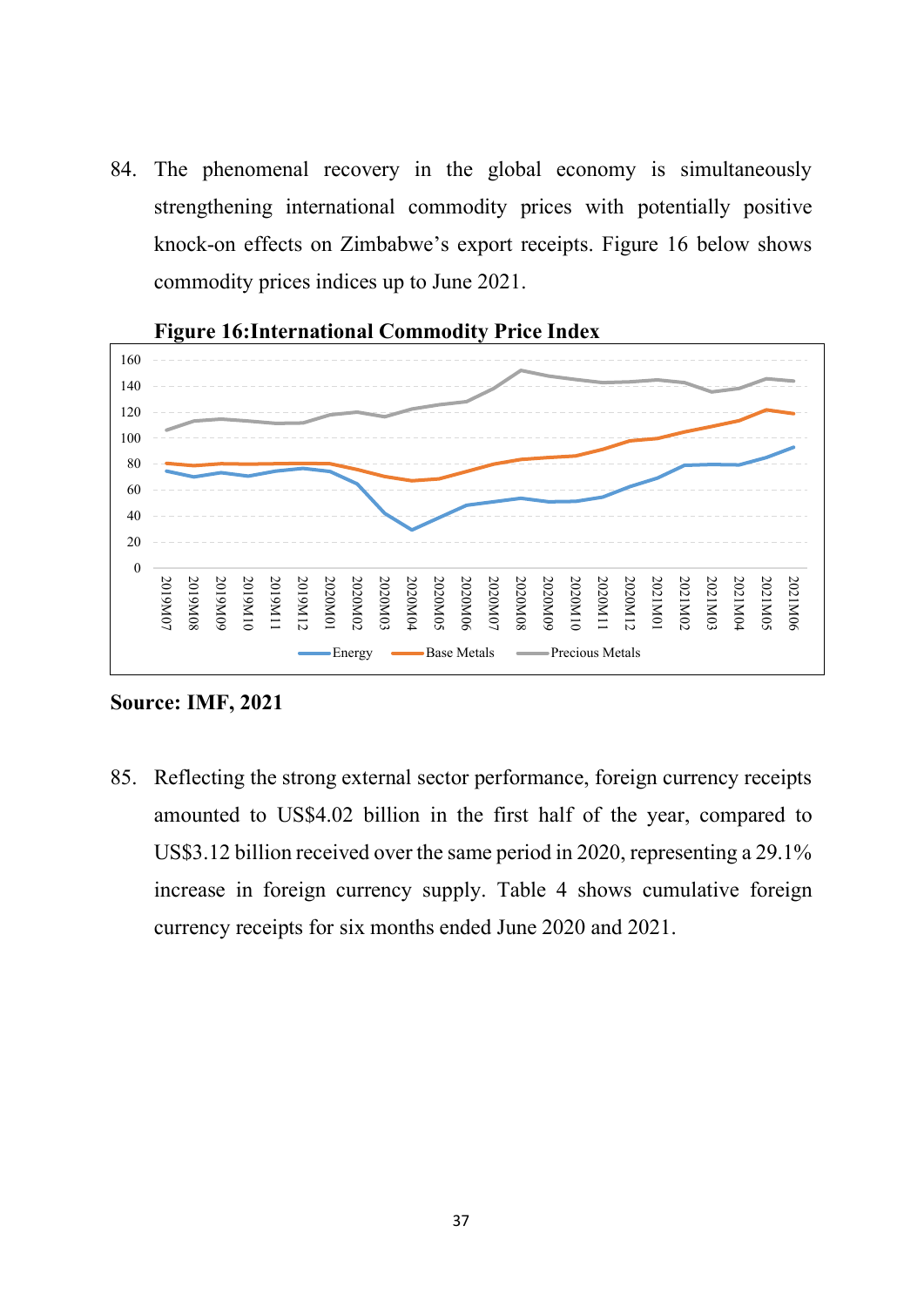| <b>Type of Receipt</b>                     |                                        | <b>June 2021 (US\$)</b><br><b>Million</b> ) | <b>June 2020 (US\$)</b><br><b>Million</b> ) | % Change   |
|--------------------------------------------|----------------------------------------|---------------------------------------------|---------------------------------------------|------------|
| <b>Export Proceeds</b>                     |                                        | 2,305.70                                    | 1,909.1                                     | 20.8%      |
| <b>International</b><br><b>Remittances</b> | Diaspora<br>Remittances<br><b>NGOs</b> | 649.47<br>462.62                            | 374.6<br>331.1                              | 73%<br>40% |
| <b>Loan Proceeds</b>                       |                                        | 505.15                                      | 454.6                                       | 11%        |
| Income receipts                            |                                        | 79.59                                       | 29.9                                        | 166%       |
| Foreign Investment                         |                                        | 22.35                                       | 17.8                                        | 25%        |
| <b>TOTAL</b>                               |                                        | 4,024.88                                    | 3,117.1                                     | 29.1%      |

# **Table 4: Total Foreign Currency Receipts (US\$ millions)**

## **Source: RBZ**

- 86. The rally in commodity prices, however, brings with it a downside risk emanating from increasing global energy prices with adverse implications for the country's energy import bill. This notwithstanding, the foreign exchange gains from improved exports are projected to outweigh the corresponding losses from the incremental energy import bill. This, in effect, is envisaged to mute the possible negative implications of higher global petroleum prices on both inflation and external sector resilience.
- 87. Reflecting this positive global and domestic economic outlook, merchandise exports are expected to maintain strong growth. The projected export performance is reflective of the export shipments for the first half of the year. Precisely, cumulative export receipts as at 30 June 2021 were US\$2.31 billion compared to US\$1.91 billion received during the same period in 2020. This represents an increase of 20.8% in 2021 shown table 5.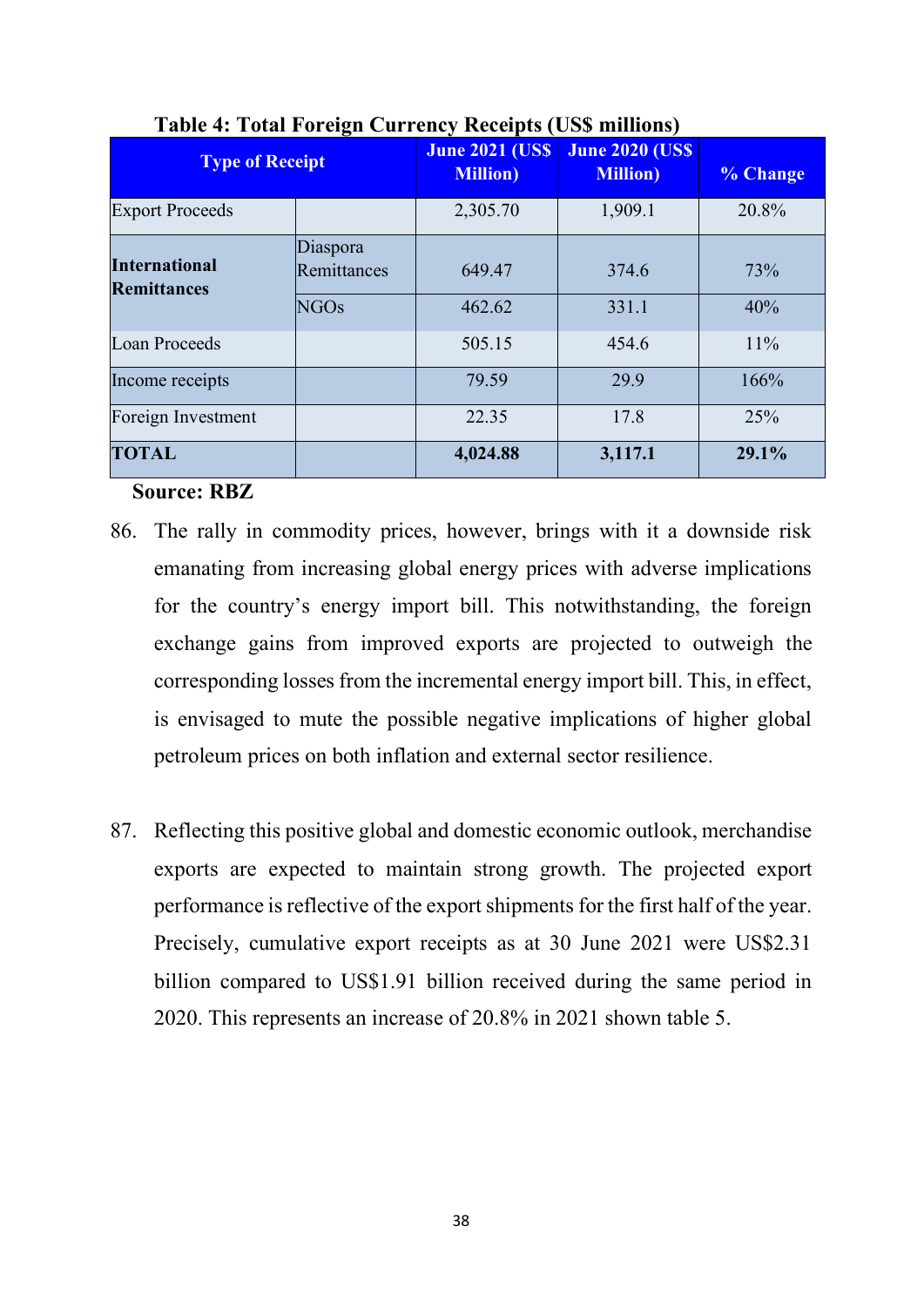| <b>Sector</b>                      | 2021    | 2020    | % Change |  |
|------------------------------------|---------|---------|----------|--|
| <b>Mining</b>                      | 1,902.9 | 1,380.7 | 37.8%    |  |
| Platinum                           | 1,180.9 | 509.1   | 132.0%   |  |
| Gold                               | 309.9   | 235.0   | 31.9%    |  |
| Chrome ore $+$ Ferrochrome         | 39.4    | 38.1    | 3.4%     |  |
| Diamonds                           | 68.2    | 17.7    | 285.3%   |  |
| Other minerals                     | 304.5   | 580.8   | $-47.6%$ |  |
| Manufacturing                      | 71.9    | 188.5   | $-61.9%$ |  |
| Tobacco                            | 137.9   | 145.6   | $-5.3\%$ |  |
| Transport                          | 87.1    | 96.4    | $-9.6%$  |  |
| Agriculture                        | 75.9    | 67.6    | 12.3%    |  |
| Horticulture                       | 14.5    | 12.1    | 19.8%    |  |
| Postal & Telecommunications        | 2.8     | 6.0     | $-53.3%$ |  |
| Other Services (Construction, etc) | 7.1     | 8.5     | $-16.5%$ |  |
| Tourism (Hunting)                  | 5.6     | 3.7     | 51.4%    |  |
| <b>Total</b>                       | 2,305.7 | 1,909.1 | 20.8%    |  |

**Table 5: Export Receipts by Sector (US\$ Millions)**

**Source: RBZ Exchange Control Records** 

- 88. Gold exports in 2021 are forecasted to be higher than in 2020 on account of the recently introduced 2.5 - 5% gold delivery incentive and the COVID 19 induced restriction that could have curtailed gold leakages through smuggling. There was a remarkable surge in gold deliveries to Fidelity Printers and Refiners (FPR) in the months of June and July 2021 as shown in Table 6 and Figure 17. June 2021 gold deliveries to FPR were 2 924.3 kg compared to 1 409.6 kg delivered in June 2020. Similarly, gold deliveries for July 2021 stood at 2 824.6 kg compared to July 2020 deliveries of 1 406.4 kg.
- 89. Small scale gold producers contributed 52.8% of the total gold deliveries to FPR during the first seven months of 2021 which compares favourably with the 55.8% delivered for the same period in 2020.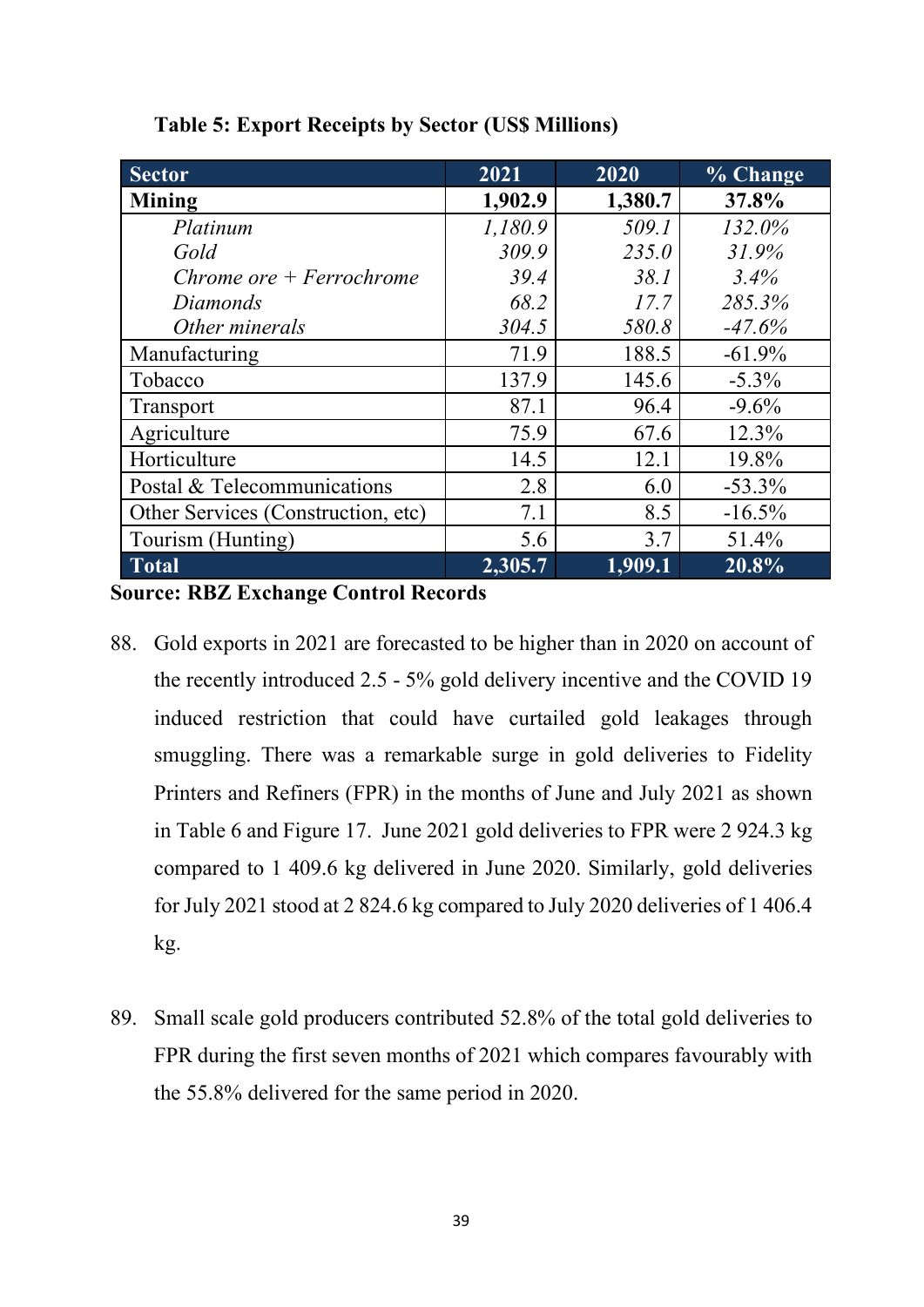|                       |                | <b>Primary</b> | <b>Small Scale</b> |           |  |
|-----------------------|----------------|----------------|--------------------|-----------|--|
|                       |                | producers/kg   | producers/kg       | Total/kg  |  |
|                       | 2021           | 642.11         | 355.52             | 997.62    |  |
| Jan                   | 2020           | 734.24         | 1,813.63           | 2,547.88  |  |
|                       | 2021           | 609.84         | 560.83             | 1,170.66  |  |
| Feb                   | 2020           | 706.74         | 696.40             | 1,403.13  |  |
|                       | 2021           | 1,139.42       | 670.07             | 1,809.49  |  |
| Mar                   | 2020           | 709.04         | 1,061.66           | 1,770.70  |  |
|                       | 2021           | 752.32         | 632.26             | 1,384.59  |  |
| 735.38<br>2020<br>Apr |                |                | 728.92             | 1,464.30  |  |
|                       | 2021           | 884.20         | 783.81             | 1,668.01  |  |
| <b>May</b>            | 2020           | 806.28         | 1,209.62           | 2,015.89  |  |
|                       | 2021           | 1,125.60       | 1,798.70           | 2,924.30  |  |
| June                  | 2020<br>870.00 |                | 539.58             | 1,409.58  |  |
|                       | 2021           | 941.11         | 1,950.31           | 2,824.62  |  |
| July                  | 2020           | 747.96         | 658.41             | 1,406.37  |  |
|                       | 2021           | 6,094.59       | 6,854.69           | 12,779.29 |  |
| <b>TOTAL</b>          | 2020           | 5,309.63       | 6,708.22           | 12,017.85 |  |

 **Table 6 Gold Deliveries To Fidelity Gold Refiners (Jan-Jul)** 

**Figure 17: Gold Deliveries to Fidelity Printers and Refiners (January to July 2021)** 



**Source: Fidelity Printers and Refiners, 2021**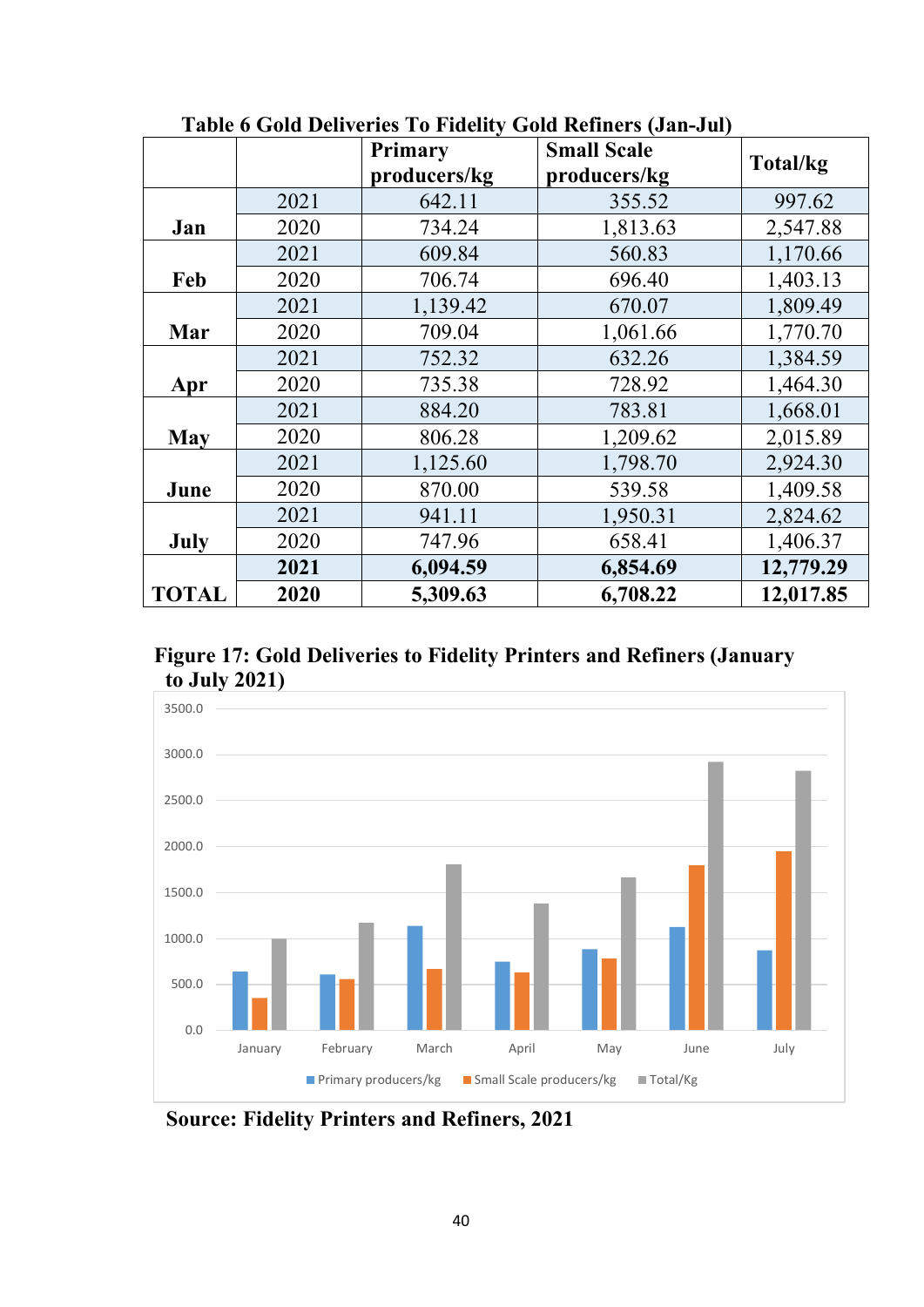- 90. Agricultural exports, led by tobacco, are expected to positively respond to the favourable climatic conditions during the 2020-2021 agricultural season. Manufactured exports are similarly expected to rebound, spurred by the anticipated recovery in production.
- 91. In tandem with envisaged GDP growth of 7.8% and strengthening global petroleum prices, merchandise imports are projected to increase by 21.7% to US\$5,743.0 million in 2021, from US\$4,719.9 million in 2020. This increase is projected to be driven by increases in fuel, machinery and raw material imports. Food imports will, however, be lower than in 2020 on account of reduced maize imports, following the good 2020/21 agricultural season.



**Figure 18: Current Account Developments (US\$ millions)** 

**Source: RBZ and ZIMSTAT Estimates** 

92. As shown in Figure 18, diaspora remittances and other transfers, which constitute the secondary income account are projected to continue driving the current account balance as was the case in 2020. Personal transfers from Zimbabweans in the diaspora are expected to remain steady and resilient, as the economies in key source markets recover from the Covid-19 induced slow-down and investments from Zimbabweans in the diaspora rebounds.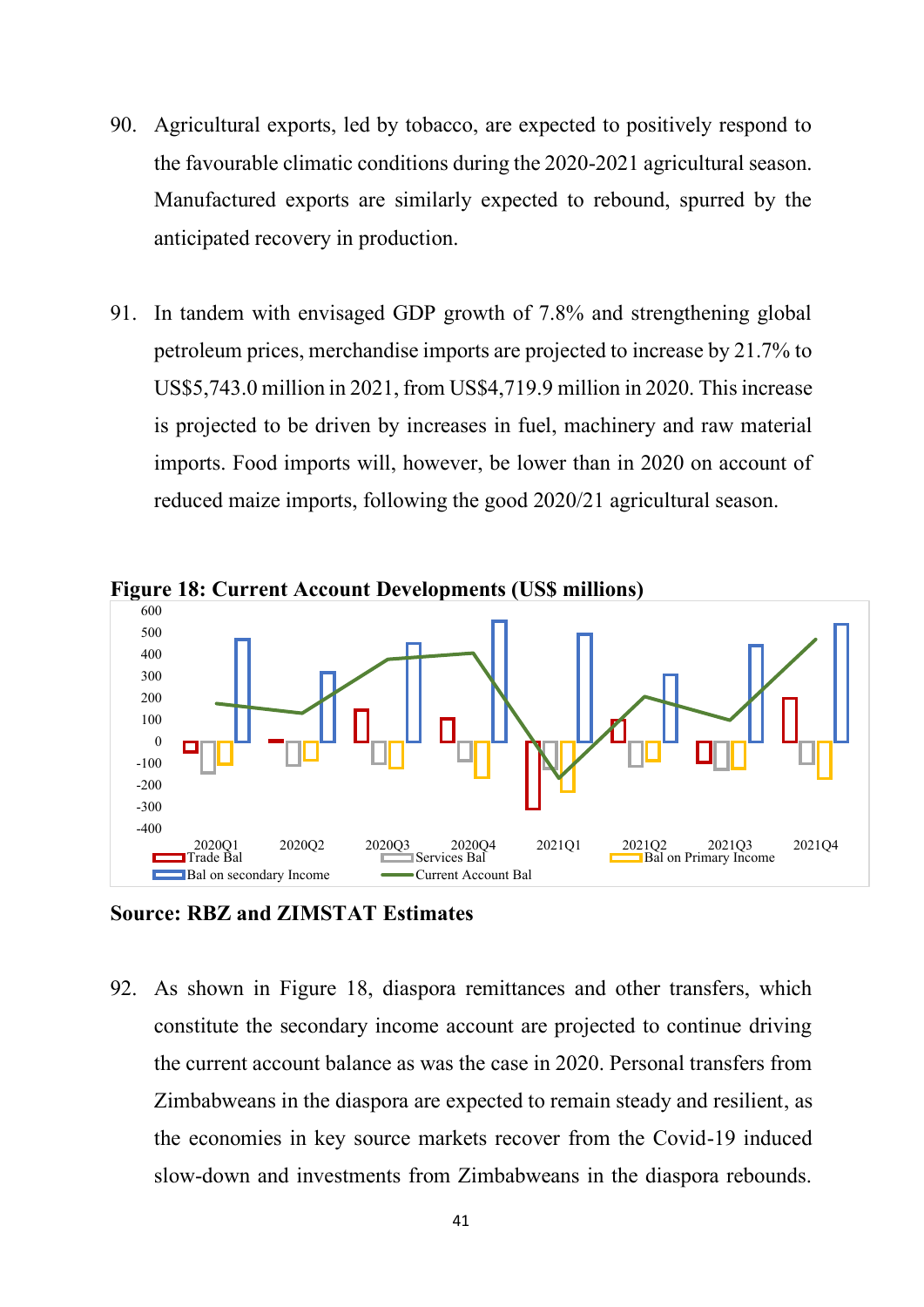Table 6 indicates diaspora remittances received through the formal system for period January – June for the years 2021 and 2020.

|                       | $1000$ $\mu$ introved to cash Diasport Inchineality's $2021$ and $2020$ |                  |          |  |  |  |  |
|-----------------------|-------------------------------------------------------------------------|------------------|----------|--|--|--|--|
| <b>Month</b>          | <b>Year 2021</b>                                                        | <b>Year 2020</b> | % Change |  |  |  |  |
| <b>January</b>        | 81,915,569                                                              | 60,607,249       | 35%      |  |  |  |  |
| February              | 93,424,551                                                              | 69,230,034       | 35%      |  |  |  |  |
| March                 | 125,389,958                                                             | 61,172,535       | 105%     |  |  |  |  |
| April                 | 110,381,374                                                             | 30,920,048       | 257%     |  |  |  |  |
| May                   | 115,575,293                                                             | 66,815,291       | 73%      |  |  |  |  |
| June                  | 122,783,439                                                             | 85,849,311       | 43%      |  |  |  |  |
| <b>Total</b>          | 649,470,184                                                             | 374,594,466      | 73%      |  |  |  |  |
| $\sim$<br>nn <i>n</i> |                                                                         |                  |          |  |  |  |  |

**Table 7: Inflows of Cash Diaspora Remittances 2021 and 2020**

**Source: RBZ** 

93. Foreign payments processed by banks on the hand, amounted to US\$2.9 billion for the six months ended 30 June 2021, representing a 45.5% increase from US\$2 billion recorded during the same period in 2020 as shown Table 7. Consequently, foreign currency deposits in the banking sector have increased and now stand at US\$1.7 billion.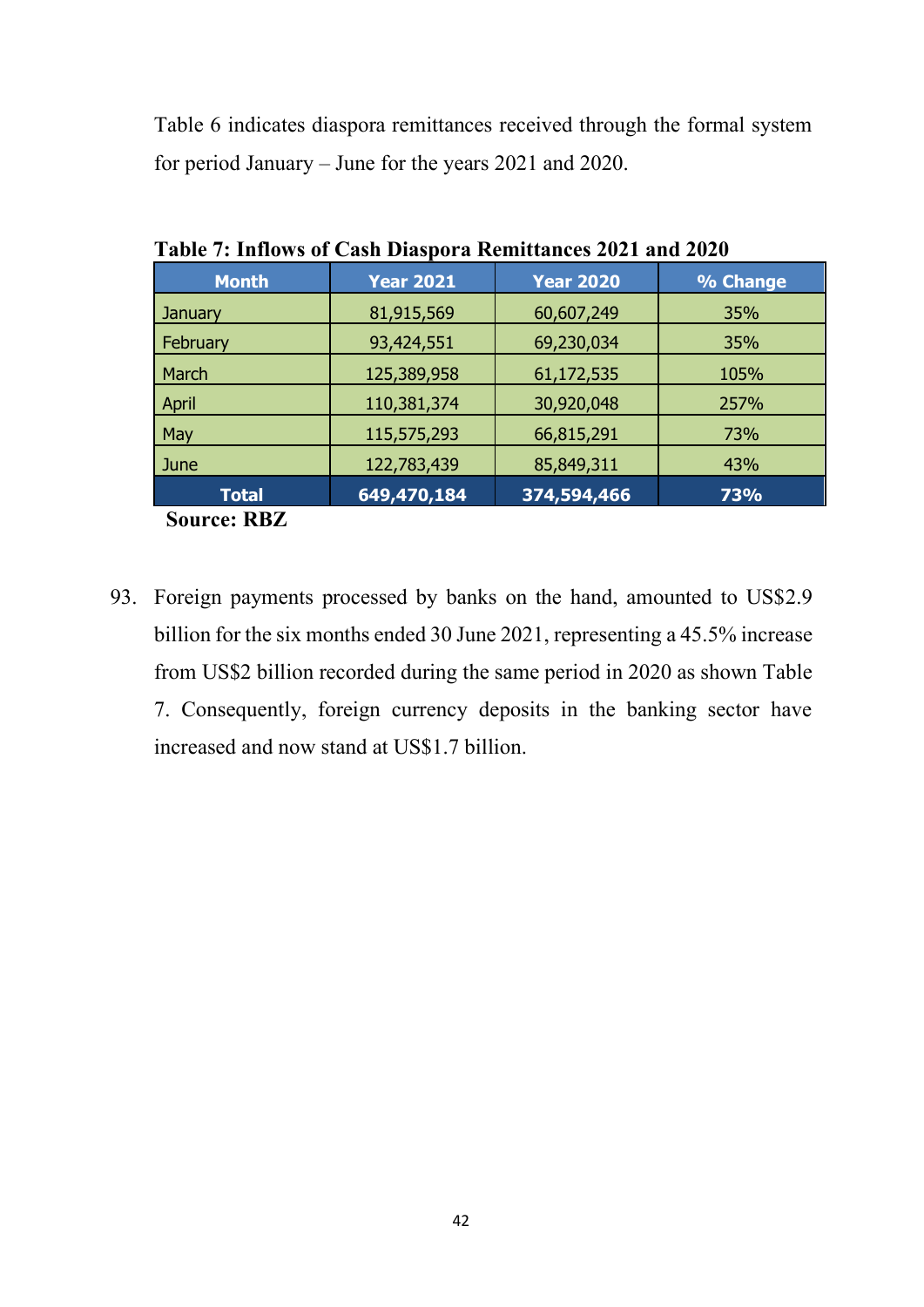| <b>Category</b>                                      | 2021    | 2020    | $\frac{0}{0}$<br><b>Variance</b> | <b>Contribution</b><br>2021 | <b>Contribution</b><br>2020 |
|------------------------------------------------------|---------|---------|----------------------------------|-----------------------------|-----------------------------|
| <b>Merchandise Imports (excl.</b>                    | 1,737.4 | 1,116.3 | 56%                              | 59%                         | 55%                         |
| energy)                                              |         |         |                                  |                             |                             |
| <b>Raw Materials &amp;</b>                           | 837.3   | 577.8   | 45%                              | 28%                         | 29%                         |
| <b>Intermediate Goods</b>                            |         |         |                                  |                             |                             |
| <b>Capital Goods</b>                                 | 595.4   | 367.9   | 62%                              | 20%                         | 18%                         |
| <b>Consumption goods</b>                             | 304.7   | 170.7   | 78%                              | 10%                         | 8%                          |
| <b>Energy (Fuel &amp; Electricity)</b>               | 383.3   | 251.9   | 52%                              | 13%                         | 12%                         |
| <b>Fuel</b>                                          | 326.2   | 191.7   | 70%                              | 11%                         | 9%                          |
| <b>Electricity</b>                                   | 57.1    | 60.2    | $-5\%$                           | 2%                          | 3%                          |
| <b>Service Payments</b>                              | 249.8   | 272.4   | $-8%$                            | 8%                          | 13%                         |
| - Technical, Professional &                          | 104.4   | 127.8   | $-18%$                           | 4%                          | 6%                          |
| consult                                              |         |         |                                  |                             |                             |
| <b>Software</b><br>$\overline{\phantom{0}}$          | 29.7    | 34.4    | $-14%$                           | $1\%$                       | 2%                          |
| Other (tourism, edu, freight                         | 115.7   | 110.2   | $5\%$                            | 4%                          | $5\%$                       |
| etc)                                                 |         |         |                                  |                             |                             |
| <b>Income Payments (Profits,</b>                     | 251.9   | 120.8   | 109%                             | 9%                          | 6%                          |
| Dividends)                                           |         |         |                                  |                             |                             |
| <b>Dividends</b>                                     | 209.7   | 66.9    | 213%                             | 7%                          | 3%                          |
| <b>Interest Payments</b><br>$\overline{\phantom{a}}$ | 5.1     | 5.0     | $1\%$                            | 0.2%                        | $0\%$                       |
| <b>Other (Salaries, Expats,</b>                      | 37.2    | 48.8    | $-24%$                           | $1\%$                       | 2%                          |
| <b>Rental</b> )                                      |         |         |                                  |                             |                             |
| <b>Capital Remittances (outward)</b>                 | 286.4   | 216.8   | 32%                              | 10%                         | 11%                         |
| <b>External Loan Repayments</b>                      | 248.1   | 205.5   | 21%                              | 8%                          | 10%                         |
| <b>Disinvestments</b>                                | 25.2    | 6.2     | 305%                             | $0.9\%$                     | 0.3%                        |
| <b>Foreign Investment</b>                            | 13.1    | 5.0     | 161%                             | 0.4%                        | 0.3%                        |
| <b>Other Payments (International</b>                 | 39.3    | 48.6    | $-19%$                           | 1.3%                        | 2.4%                        |
| <b>Cards and Refunds)</b>                            |         |         |                                  |                             |                             |
| <b>Total</b>                                         | 2,948.2 | 2,026.8 | 45.50%                           | 100%                        | 100%                        |

# **Table 8: Foreign Payments from January to June 2021 (US\$ millions)**

**Source: CEBAS System, Exchange Control** 

94. Taking into account of foreign receipts and payments the current account balance for 2021 is projected to remain in a surplus position, albeit at a moderated level of US\$611.6 million, compared to US\$1,096.3 million recorded in 2020 as shown in Table 9.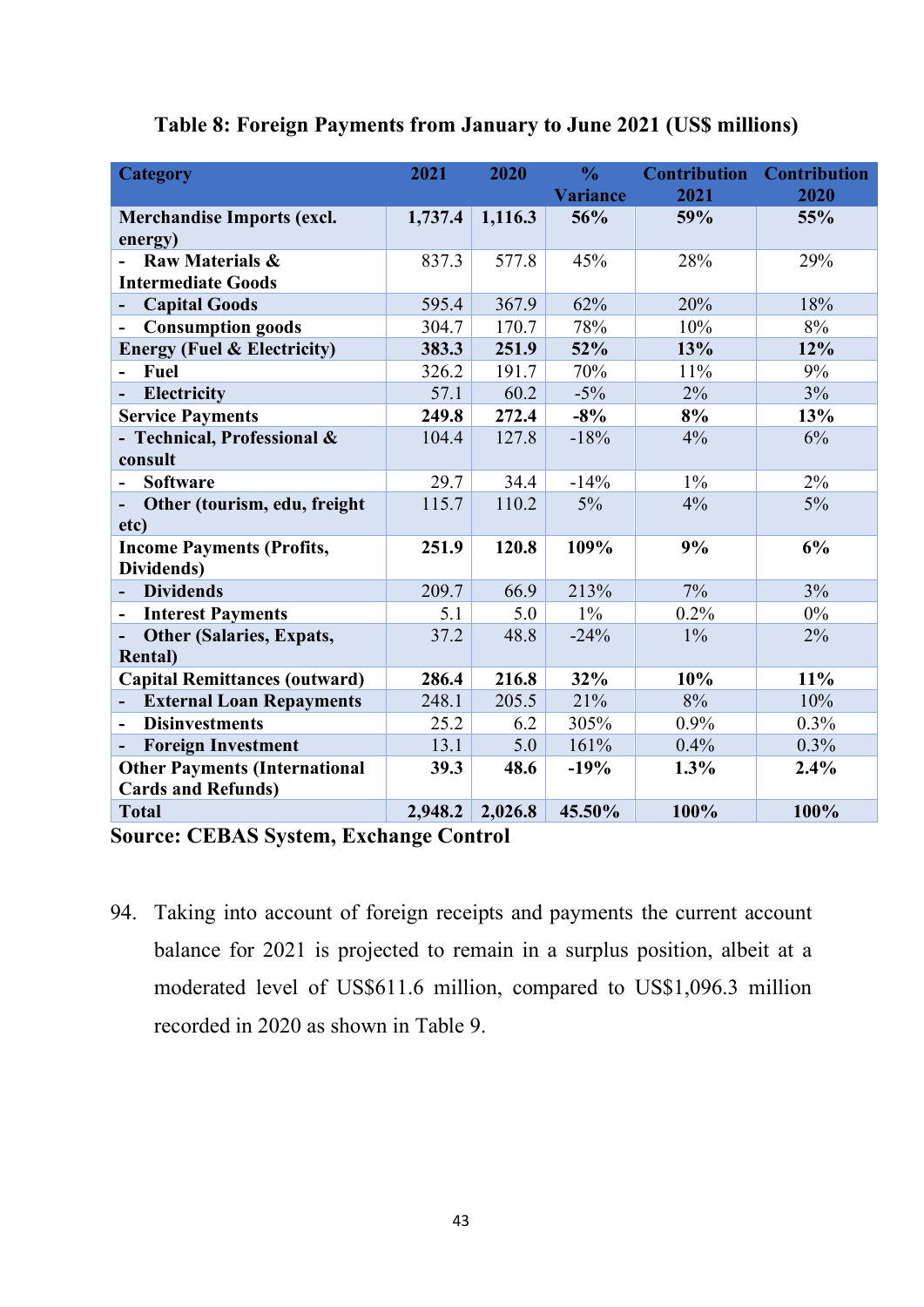|                                              | 2019     | 2020     | $\sim$ $\cdots$ $\sim$ $\sim$ $\sim$ $\sim$ $\sim$ $\sim$<br>2021Q1 | 2021Q2   | <b>○ ∾ ↔ ↔ ▪ /</b><br>2021Q3 | 202104   | 2021     |
|----------------------------------------------|----------|----------|---------------------------------------------------------------------|----------|------------------------------|----------|----------|
|                                              | Act.     | Act      | Act.                                                                | Est.     | Proj.                        | Proj.    | Proj.    |
| <b>A. Current Account Balance</b>            | 920.5    | 1,096.3  | $-167.1$                                                            | 184.1    | 123.3                        | 471.3    | 611.5    |
| <b>Trade Balance</b>                         | 174.4    | 212.2    | $-309.4$                                                            | $-263.4$ | $-66.0$                      | 199.7    | $-439.0$ |
| <b>Exports</b>                               | 4,663.7  | 4,931.9  | 1058.3                                                              | 1,144.9  | 1,368.9                      | 1,731.9  | 5,304.0  |
| <b>Imports</b>                               | 4,489.3  | 4,719.7  | 1367.7                                                              | 1,408.3  | 1,434.9                      | 1,532.2  | 5,743.0  |
| <b>Balance on Services</b>                   | $-305.9$ | $-438.2$ | $-123.3$                                                            | $-122.8$ | $-130.5$                     | $-100.1$ | $-476.8$ |
| Receipts                                     | 603.2    | 331.4    | 46.9                                                                | 75.0     | 72.6                         | 89.9     | 284.3    |
| Payments                                     | 909.1    | 769.6    | 170.1                                                               | 197.8    | 203.1                        | 190.0    | 761.1    |
| <b>Balance on Primary Income</b>             | $-338.8$ | $-472.9$ | $-229.0$                                                            | $-86.1$  | $-122.5$                     | $-168.7$ | $-606.4$ |
| o/w interest payments                        | 227.4    | 239.7    | 62.8                                                                | 59.9     | 57.0                         | 64.8     | 244.5    |
| <b>Balance on Secondary</b><br><b>Income</b> | 1,390.7  | 1,795.2  | 494.6                                                               | 656.5    | 442.4                        | 540.3    | 2133.8   |
| o/w Diaspora Remittances                     | 921.7    | 1,209.7  | 345.8                                                               | 401.1    | 328.8                        | 400.1    | 1475.7   |
| Transfers to NGOs                            | 491.7    | 618.6    | 157.8                                                               | 262.2    | 123.5                        | 151.5    | 694.9    |
| <b>B. Capital Account Balance</b>            | 314.5    | 299.7    | $\overline{32.5}$                                                   | 76.0     | 85.7                         | 106.9    | 301.2    |
| $o/w$ Grants                                 | 314.5    | 299.7    | 32.5                                                                | 76.0     | 85.7                         | 106.9    | 301.2    |
| <b>Direct Investment</b>                     | $-247.1$ | $-153.9$ | $-21.0$                                                             | $-23.2$  | $-28.5$                      | $-35.8$  | $-108.5$ |
| Net acquisition of financial<br>assets       | 2.4      | $-3.5$   | 1.0                                                                 | $-1.2$   | 3.5                          | $-0.8$   | 2.5      |
| Net incurrence of liabilities                | 249.5    | 150.4    | 22.0                                                                | 22.0     | 32.0                         | 35.0     | 111.0    |
| <b>Portfolio Investment</b>                  | $-3.7$   | 81.6     | 17.4                                                                | 23.5     | 21.8                         | 21.0     | 83.7     |
| <b>Other Investment</b>                      | 594.7    | 951.8    | 21.1                                                                | 17.6     | $-5.5$                       | $-45.3$  | $-12.1$  |
| <b>D. Net Errors and Omissions</b>           | $-926.5$ | $-604.0$ | 0.0                                                                 | 0.0      | 0.0                          | 0.0      | 0.0      |

**Table 9:Balance of Payments Snapshot (2019-2021 - US\$M)** 

**Source: RBZ**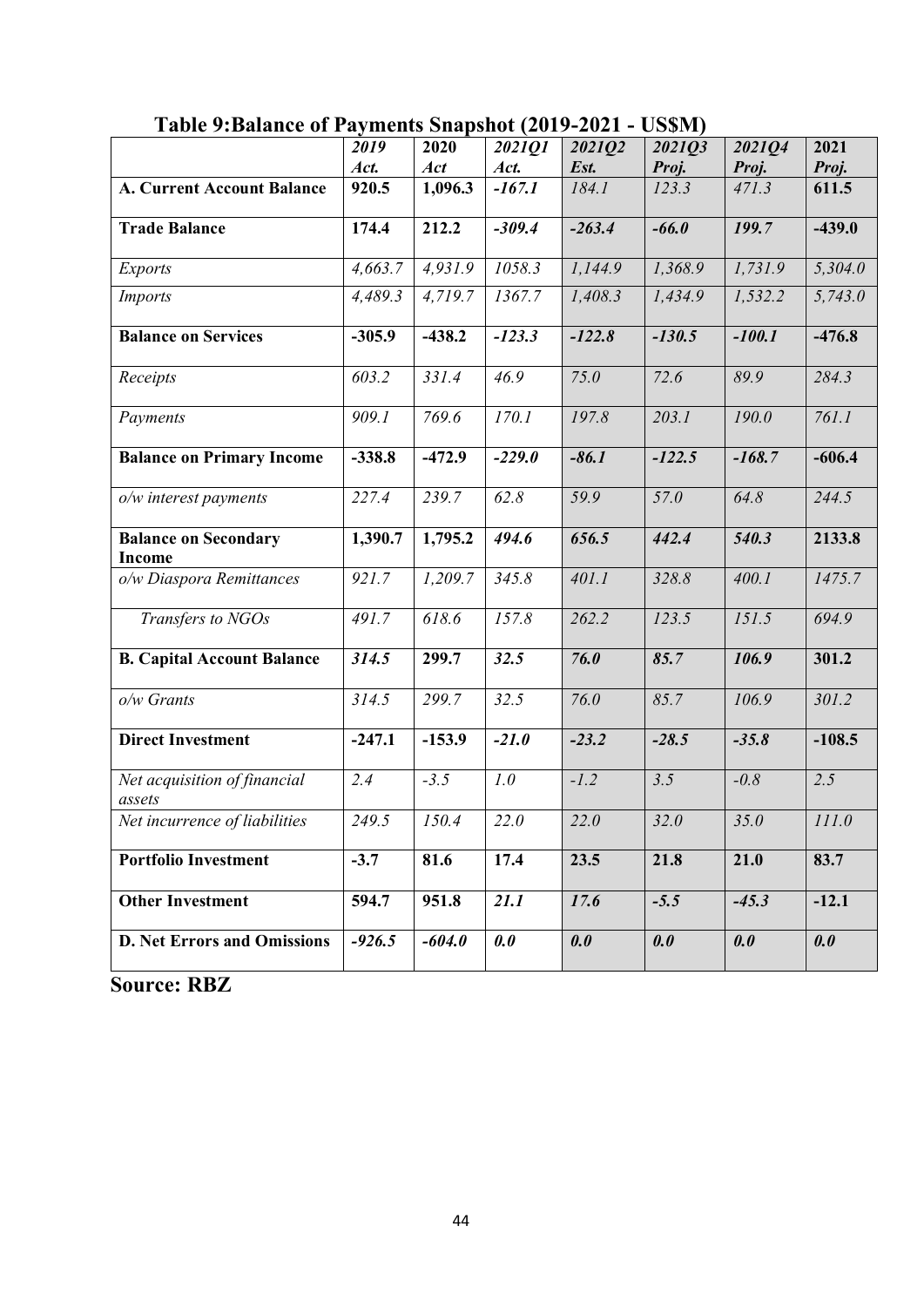# **SECTION SIX**

## **MONETARY POLICY MEASURES FOR THE REST OF 2021**

- 95. The obtaining macroeconomic stability, which is expected to continue to be reinforced by the positive outlook on inflation and the balance of payments position, requires the Bank to stay the course and maintain its current monetary policy position which has had positive impact on the economy. Accordingly, the following measures will anchor the Bank's monetary policy stance for the rest of this year:
	- i. **Interest Rates:** The Bank's overnight accommodation of 40% and the medium-term lending rate for productive sector of 30% will be maintained in the short term, in order to control money supply and curb speculative activities. The Bank shall continue to review the policy rates in response to the downward inflation trajectory.
	- ii. **Statutory Reserve Requirements:** The 5% statutory reserve requirement for demand and call deposits and the 2.5% reserve requirement for time deposits will be maintained in the second half of the year. This differential reserve requirement system remains necessary as an incentive structure for banks to promote savings in the economy.
	- iii. **Reserve Money Target:** Quarterly target for the growth of reserve money for the remaining six months of 2021 remains at 20%. This is necessary to anchor inflation expectations at sustainable levels through controlling money supply and to allow for the necessary accommodation for the growth of the economy.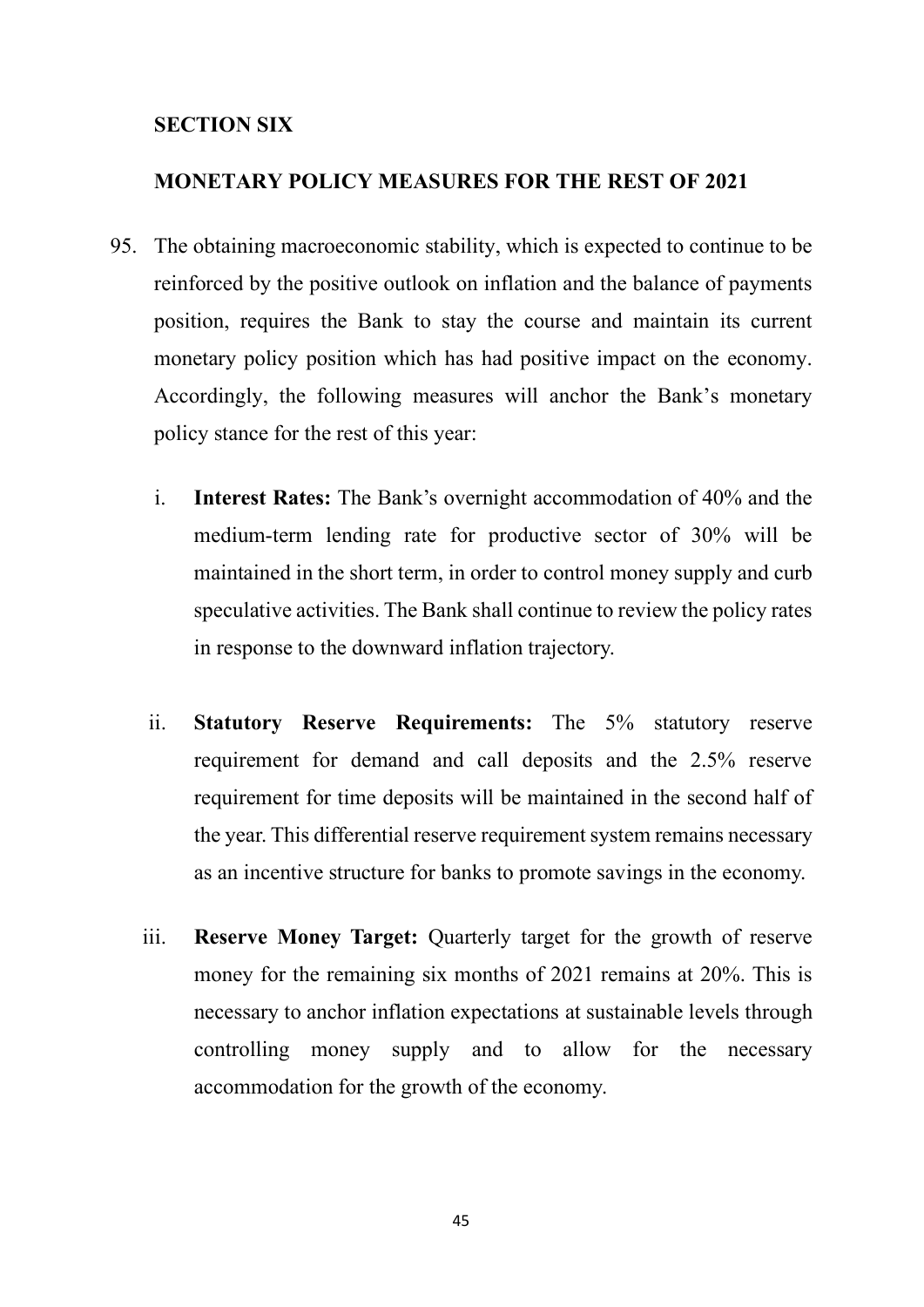- iv. **Interest Rate Cap:** A cap on the interest rate at which banks can onlend the proceeds from the Medium- term Lending Facility is also maintained at 10% above the borrowing rate to ensure recovery of the productive sectors of the economy.
- v. **Accumulation of Foreign Exchange Reserves:** The Bank will start to set aside foreign exchange resources to build the country's foreign exchange reserves to anchor exchange rate stability and to cope with transitory exchange rate shocks in the national economy.
- vi. **Addressing Foreign Exchange Auction Allotment Backlog:** The Bank has put in place the following measures to deal with the residual foreign exchange auction allotment backlog:
	- a. Utilisation of the existing letters of credit facilities for the importation of strategic commodities and capital goods in order to lessen the demand on the Foreign Exchange Auction System;
	- b. Supporting banks to promote financial intermediation to leverage on the current long foreign exchange position of around US\$1.7 billion in the banking system; and
	- c. Working closely with Government to ensure that some of the foreign exchange balances in the Exchequer Account are utilised to expunge the backlog.
- vii. **Addressing the Gap Between the Official and Parallel Exchange Rates:** The Bank is addressing the gap between the official and parallel exchange rates through tightening money supply, expunging the foreign exchange allotment backlog, increasing the attractiveness of the local currency so that the local currency complements rather than competes with the USD, discouraging rent-seeking behaviour and promote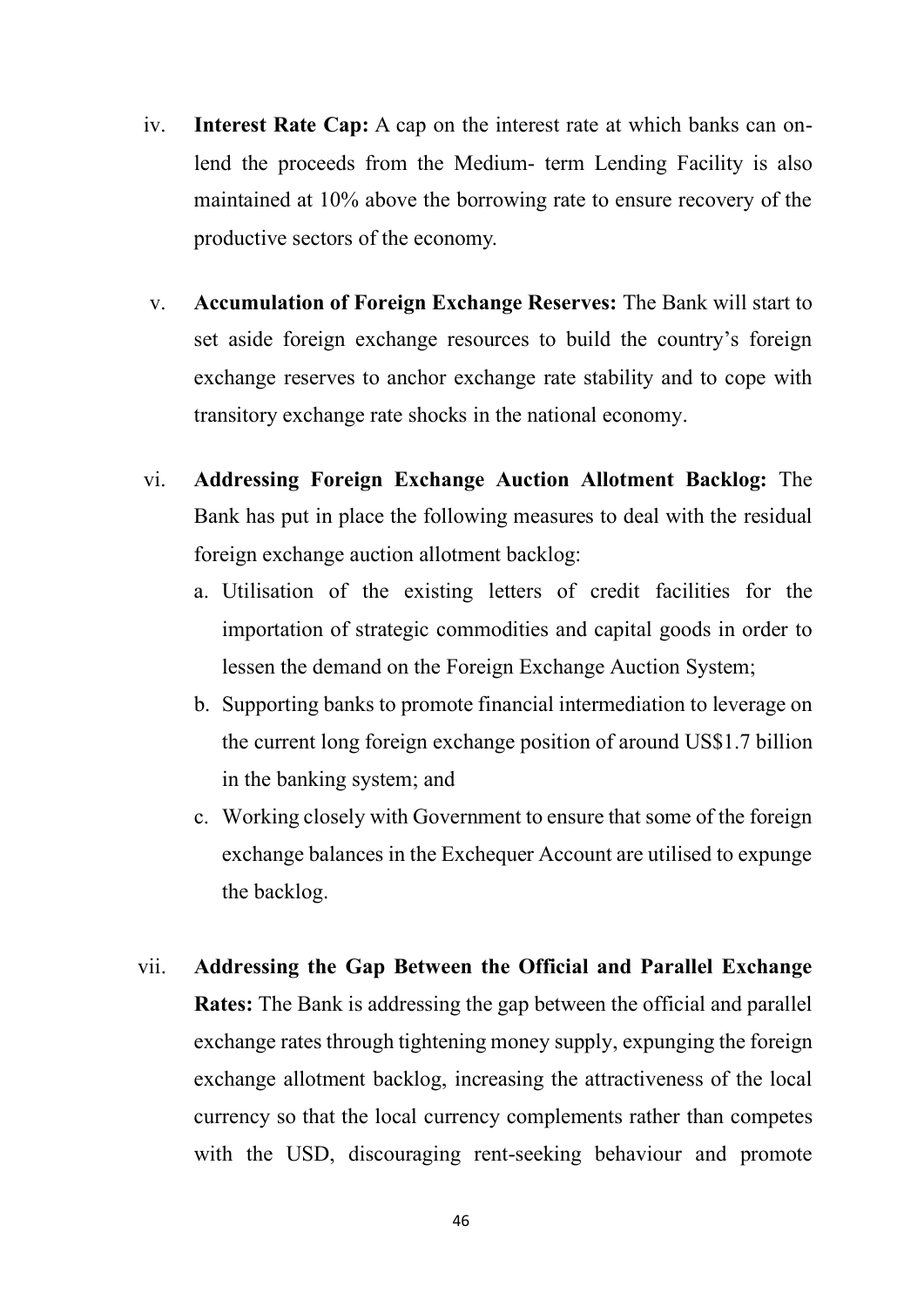sustainable behaviour and fair play in the foreign exchange market and provision of forward guidance to anchor exchange rate expectations and enhance business sentiment.

viii. **Continuation of the Foreign Exchange Auction System:** The Bank is satisfied with the achievements of the Foreign Exchange Auction System which have had a significant impact on the economy over the year it has been in operation. The Bank is thus continuing with the Foreign Exchange Auction System and is determined to strengthen the system to ensure that it reflects economic and market fundamentals of supply and demand.

The auction system is open to everyone for legitimate foreign exchange transactions through the bidding process. Bids are submitted through banks by individuals and entities that require foreign currency. It is a transparent system and the Bank is only administrator of the system and does not manipulate the auction system, neither does it participate on the foreign exchange parallel market.

The Bank shall therefore continue to foster compliance and enhance monitoring of the Foreign Exchange Auction System. As a public institution, the Bank shall also maintain its stance to enhance transparency and accountability in the operation of the Foreign Exchange Auction System.

ix. **Enhancing Financial Inclusion:** The Bank is enhancing financial inclusion which is critical for inclusive growth through the development of the National Financial Inclusion Strategy Phase 2 (NFIS 2) for 2021- 2025. The NFIS 2 will seek to address the challenges and gaps noted in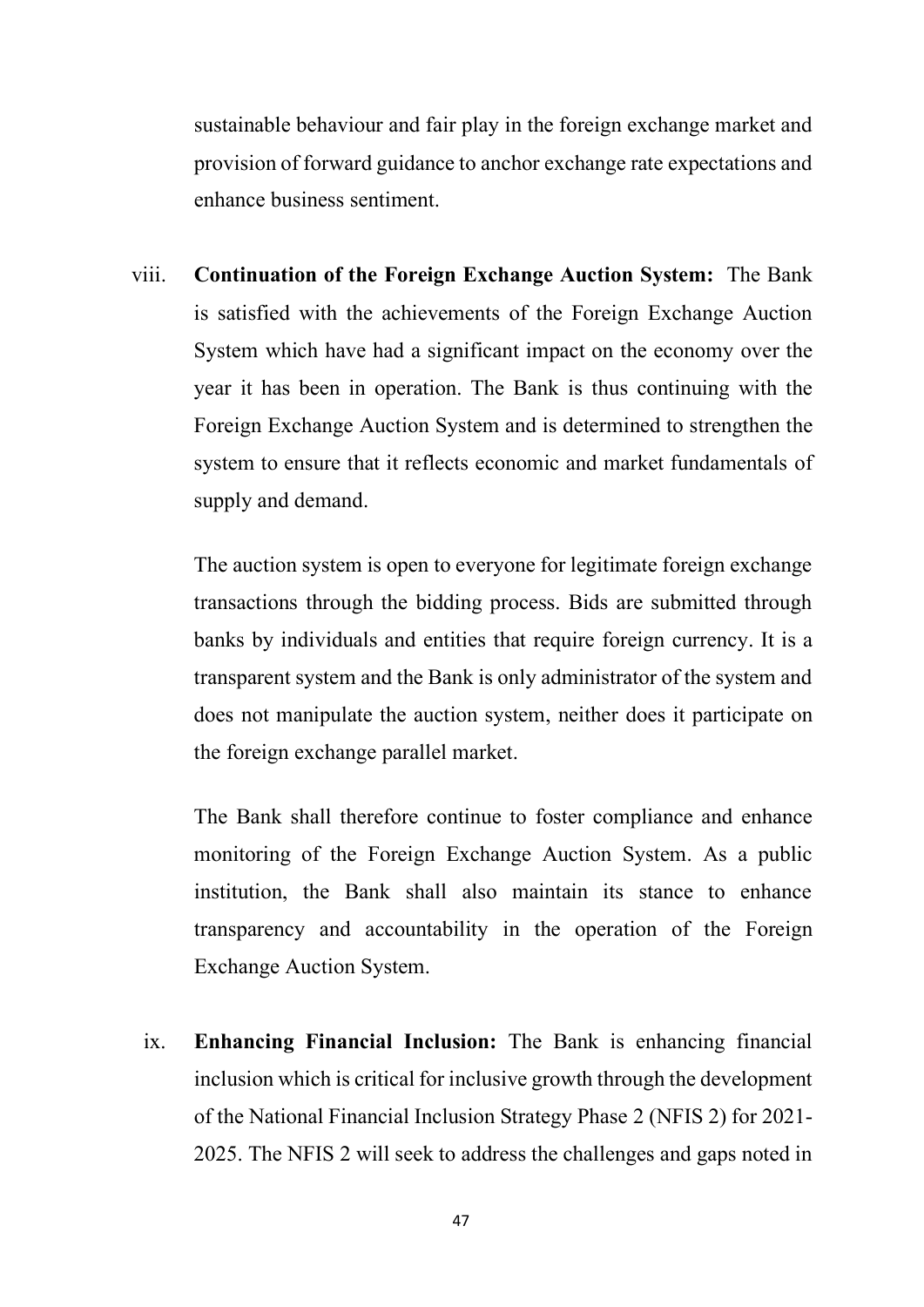the NFIS 1, with more focus on usage, digital financial services, quality of financial services, fintech & product innovation, financial inclusion data disaggregation and sustainability.

# **SECTION SEVEN**

# **DISPOSAL OF BANK ASSETS**

- 96. The Bank has been able to achieve its goal to dispose of two of its assets, Tuli Coal (Private) Limited and Transload Enterprises (Private) Limited (the jatropha/bio-diesel plant), to Government through the Ministry of Finance and Economic Development and the Ministry of High and Tertiary Education, Innovation, Science and Technology Development, respectively.
- 97. The Bank is nearing the final stages of the partial privatisation of FPR through offering 60% of its shareholding in the gold refinery business to producers of gold. The Bank will retain 40% in the gold refining company and 100% in the printing, minting and gold financing business.
- 98. It is expected that the unbundling process of FPR will be completed in 6 months' time given the need to ensure transparency, adhere to international best practice and to provide ample time to would-be new shareholders to complete the necessary due diligence.

## **ACQUISITION OF SHAREHOLDING IN ZIMSWITCH**

99. The Bank is proceeding to acquire 15% shareholding in Zimswitch Technologies (Private) Limited in order to spearhead interoperability of infrastructure and connection protocols of mobile money transmission providers and mobile banking providers through the national payment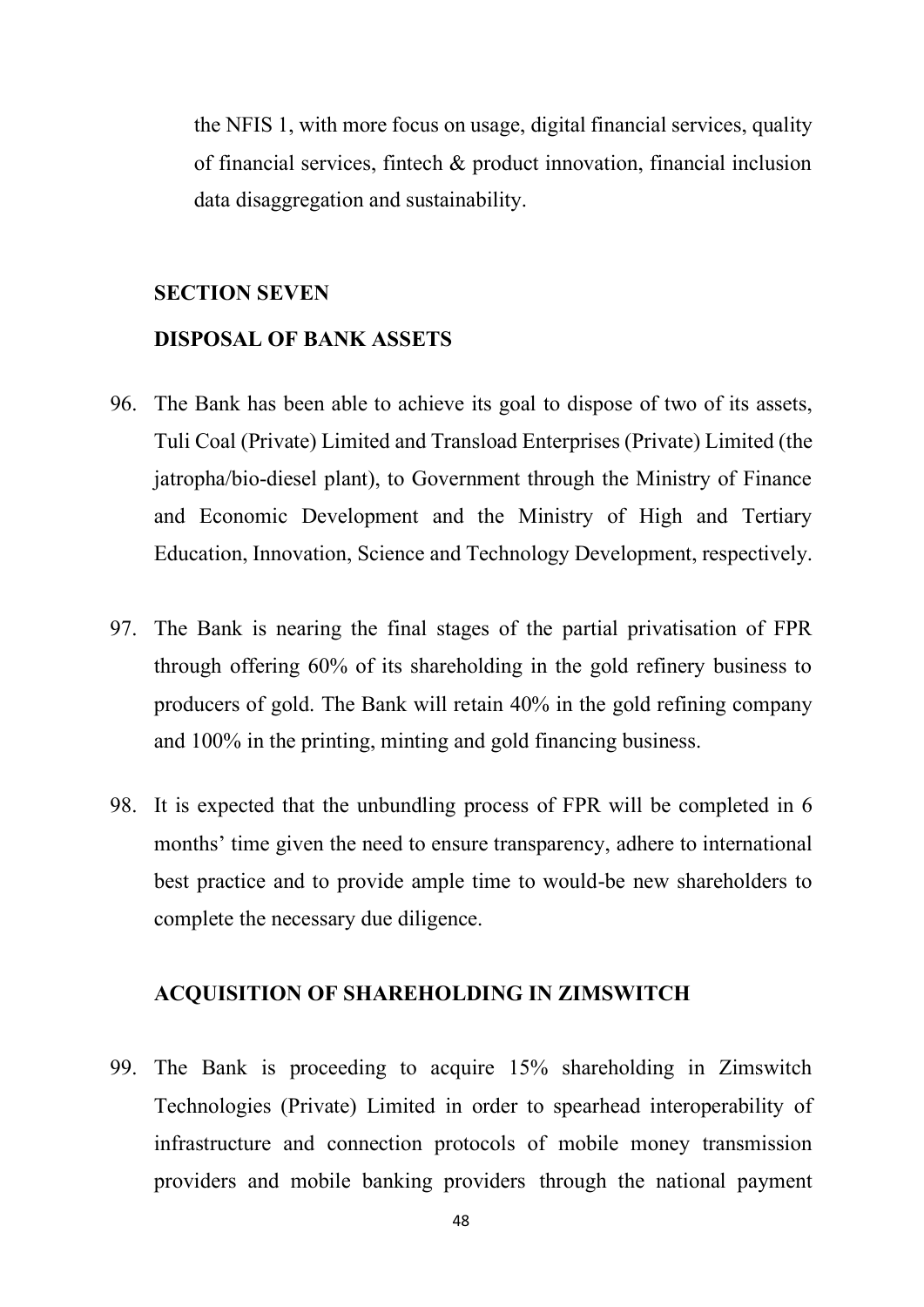switch and enhance monitoring and surveillance of the financial system in Zimbabwe.

#### **SECTION EIGHT**

#### **CONCLUSION**

- 100. The economy is rebounding on account of the stable macroeconomic conditions. Both the external and real sectors of the economy are expected to remain strong in the outlook period. We, therefore, need to stay the course and consolidate the current economic policy measures for stability and sustainable growth of the economy.
- 101. The expected positive growth of the world economy, supported by stimulus packages in the developed countries and Asia and from the IMF will buttress Zimbabwe's economic growth trajectory. In addition, the expected increase in commodity prices on account of increased global demand will enhance the country's export performance, notwithstanding the expected rise in global inflation which will have moderate pass-through effects to domestic inflation.
- 102. The Government has put in place elaborate measures to deal with the Covid-19 pandemic including the vaccination programme, which is one of the best in Africa. Thus whilst the economic outlook is positive, concerted efforts to continue mitigating the negative effects of the Covid-19 pandemic on the economy remain paramount to maintain the current positive economic trajectory.
- 103. Overall, the economy is on the right track. It is rebounding. The outlook is positive on account of the remarkable hawkish monetary policy stance being